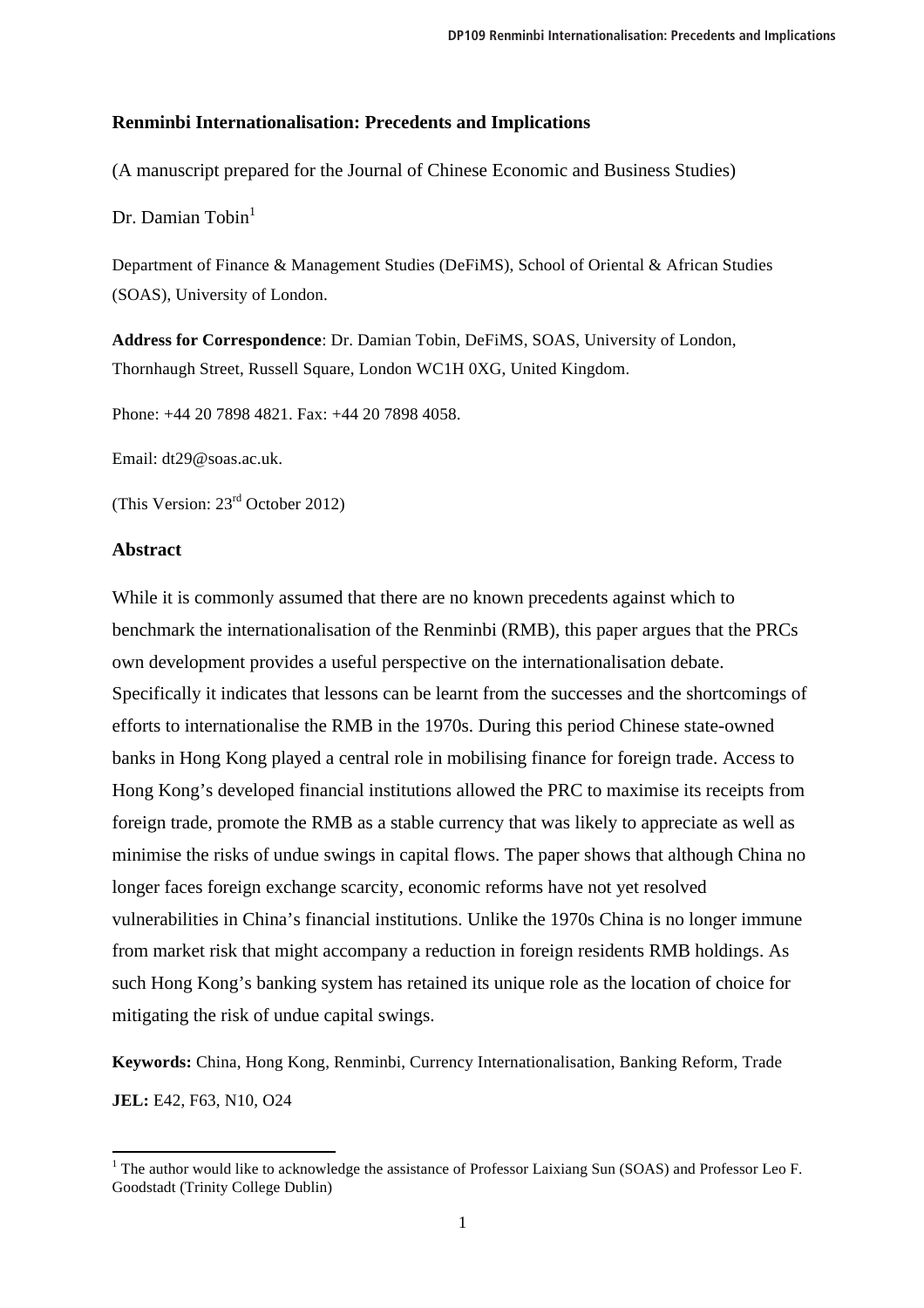### **1. Introduction**

Taking the perspective that theory can only advance the understanding of pressing new macroeconomic developments so far, and that history is the only true laboratory for the study of pressing macroeconomic developments (e.g. Taylor, 2012); this paper argues that RMB internationalisation is best understood in the context of the long-term importance attached by the PRC to hard currency earnings as part of its objective of economic modernisation. This attachment has seen the China's economy shift from a shortage of foreign currency pre-1979 to a post-1979 surplus, but it has not necessarily resolved vulnerabilities in China's financial institutions. A comparison between the two periods shows that although China is no longer short of foreign exchange, the political reluctance to allow capital mobility remains. Moreover although the ideological opposition to openness has softened, what distinguishes the current policy conundrum is the scale and risk of capital outflow that greater capital mobility now implies. The paper also shows how in both periods the banking sector has been a key participant. In the 1970s the PRC's Hong Kong-based financial institutions played a central role in solving severe foreign exchange shortages. Since 2004 Chinese state-owned financial institutions in Hong Kong have again been to the fore in offering non-deliverable RMB deposits, but it has ultimately been the pressing demand for further banking reform that has underpinned the need for further liberalisation.

China's economic reforms have given an unprecedented access to foreign capital for a developing economy. By 2012 China had some 436,800 foreign invested enterprises with a registered paid up capital of US\$1.79 trillion.<sup>i</sup> Foreign exchange earnings from international trade have resulted in the accumulation of some US\$3.2 trillion in foreign exchange reserves. These two features contrast sharply with the PRCs position in the mid-1970s when there were widespread rumours regarding the perilous state of China's foreign exchange reserves and the potential inability of the PRC to pay for imports.<sup>ii</sup> A report by the State Planning Commission in 1974 indicated that China's foreign exchange deficit for the first three quarters of 1974 would reach US\$1.2-1.4 billion and led to suggestions by Li Xiannian that China should consider the increased use of trade loans.<sup>iii</sup> At the time, official attitudes to foreign currency loans were influenced by the view that foreign capital and loans were exploitative. In response to the shortage of foreign exchange PRC officials and in particular its state-owned banks - mostly those based in Hong Kong - made important efforts to accustom international investors to holding non-convertible RMB. They did so in an international economic environment that was not only volatile, having just emerged from the collapse of Breton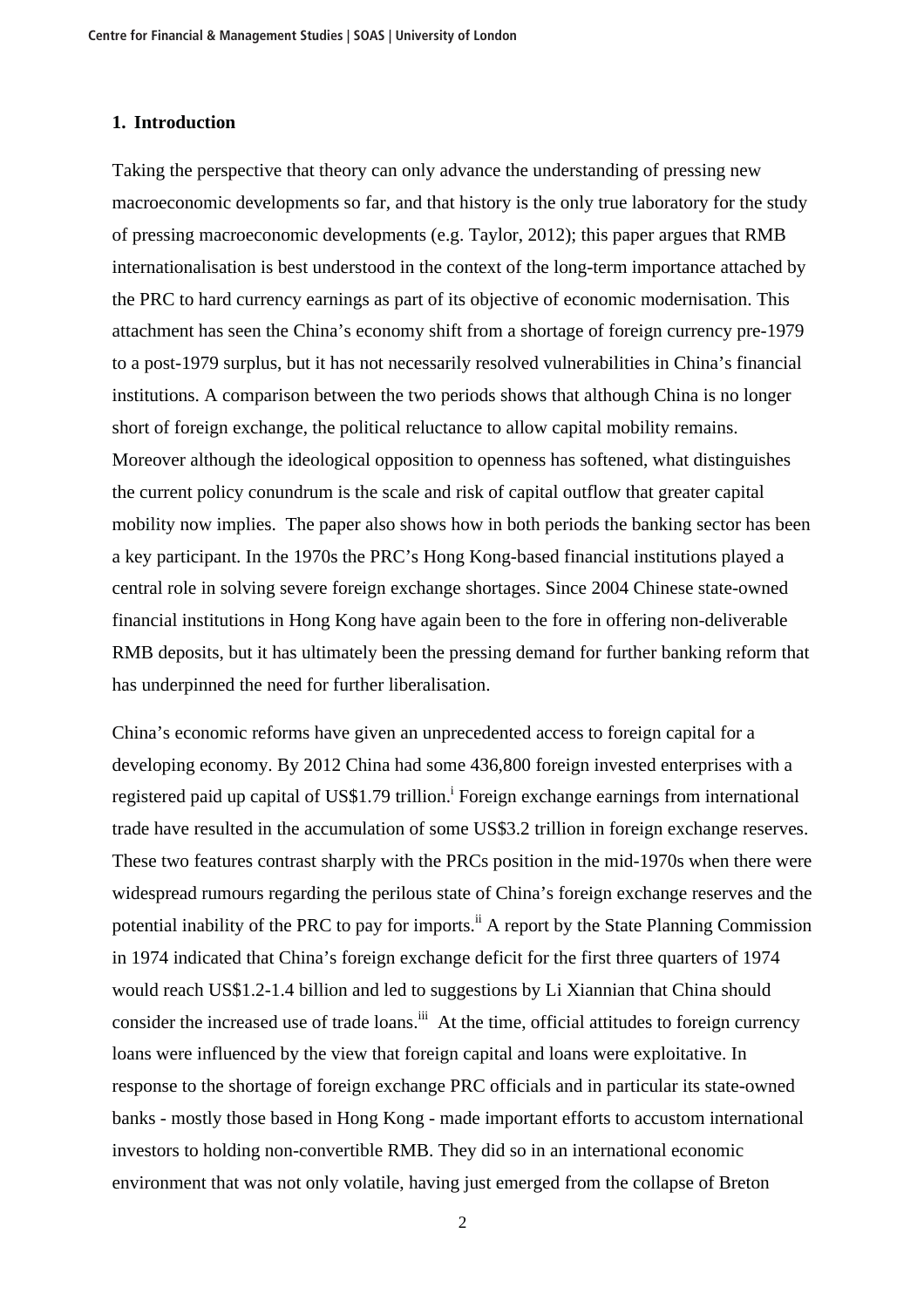Woods, but also one that was often hostile towards PRC interests. The efforts to accustom foreign investors to holding RMB bear a remarkable similarly to the contemporary RMB deposits in Hong Kong.

There is an additional notable feature that differentiated efforts in the two periods. In the 1970s, the PRC was able to promote the RMB as a currency that was likely to appreciate significantly, without exposing the PRC to external currency risk.<sup>iv</sup> Officials could argue that the RMB enjoyed a stable purchasing power; it benefited from a centralised and unified system of currency issuance; and was free from the volatility associated with the currencies of capitalist countries.<sup>V</sup> Ideologically, such use of foreign capital could be justified on the grounds that it allowed China to exploit international finance for the benefit of socialist modernisation. In that way, PRC officials could easily differentiate themselves from what they viewed as the Soviet revisionists' apparent willingness to accept foreign trade credits.<sup>vi</sup> The PRC's rejection of ideology in 1978 and its replacement with market pragmatism meant that this differentiation was no longer credible. The subsequent running of large trade surpluses and accumulation of large US\$ reserves meant that the PRC was no longer immune from the risk of currency volatility and capital outflow. While China can still promote the RMB as an undervalued currency, it can no longer claim immunity from market risk that might accompany a reduction in foreign residents RMB holdings.<sup>vii</sup> From a historical perspective it illustrated how much the role of international capital had changed and the scale of the new risks the PRC would face.

Despite the stark contrasts between both periods, the paper indicates that lessons can be learnt from the shortcomings of efforts to internationalise the RMB in the 1970s. In particular it provides an interesting perspective on the question of why China still faces the dilemma of balancing currency convertibility with economic control. In addressing this question the paper examines the connection between currency internationalisation, financial reform, and globalisation in developing economies. Section 2 explores the tension between maximising foreign exchange earnings and minimising risk in developing economies; its relationship to the banking system; the conundrum facing developing economies in opening their capital accounts; and the special institutional arrangements that are often required to do so. It also looks at the extent to which the offshore deposit market in Hong Kong has offered China a secure way of gradually internationalising the RMB. Section 3 looks at how the PRC resolved severe shortages of foreign exchange the 1960s and 1970s and how this led to efforts to achieve a greater internationalisation of the RMB. Section 4 explores the lessons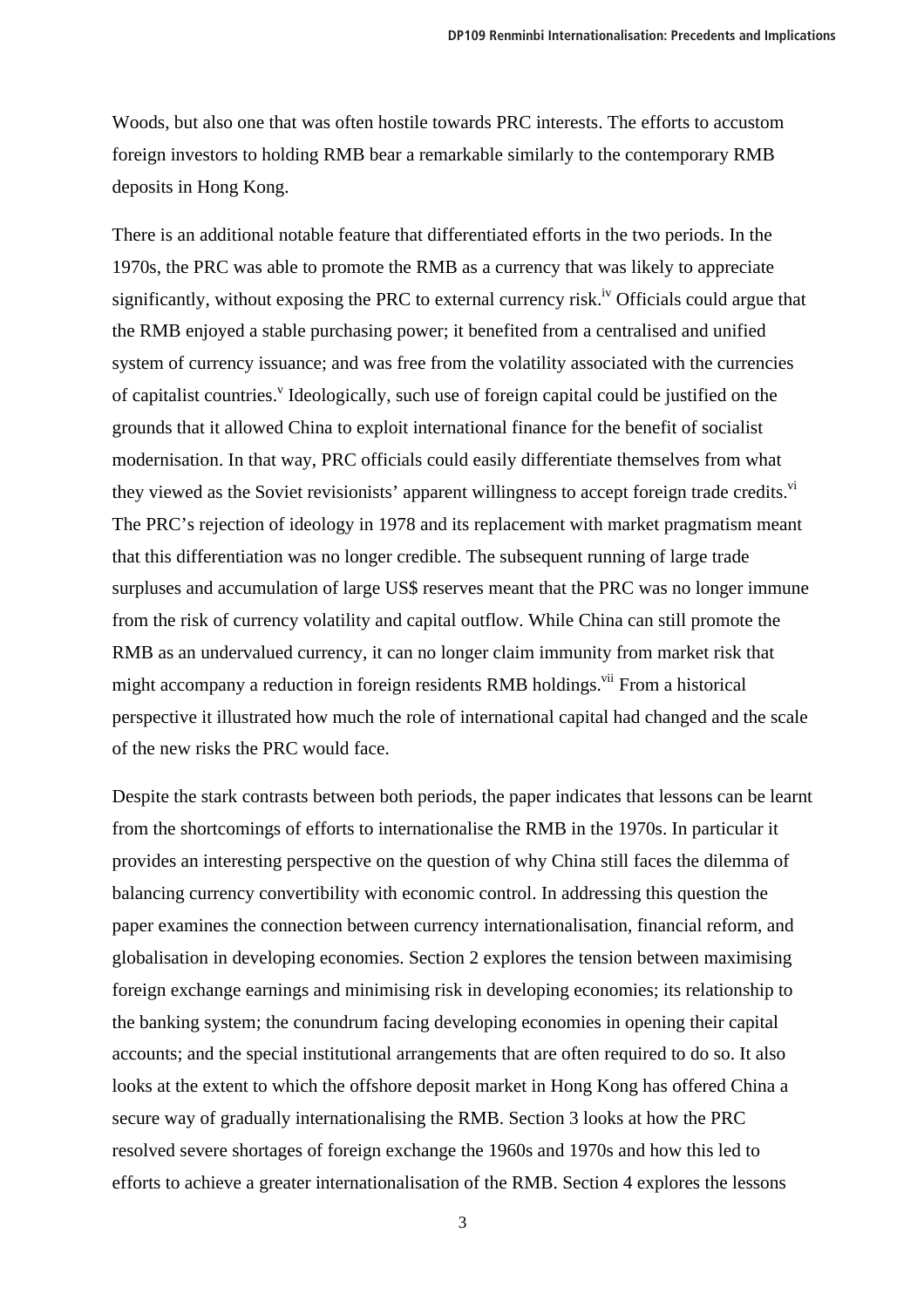from this period, in particular where it succeeded and what were its shortcomings. The paper concludes by arguing that the dilemma China now faces is much the same as in the 1970s in the sense that the question over how to achieve convertibility remains unresolved; but the risks of capital outflow are now significantly greater.

### **2. Theoretical Background**

There exist many reasons why developing countries seek greater currency internationalisation. These range from the fundamental concern of financing foreign trade to concerns over the value of reserve currencies and foreign exchange exposures. For many developing economies, particularly those with weak financial institutions or facing economic sanctions and trade embargos, access to a predictable and stable flow of hard currency earnings is a pressing issue. Despite the phenomenal growth in cross-border financial flows over the past few decades, many developing economies remain short of the capital necessary to finance development (Prasad et al, 2003). The PRC's own development experience indicates that the reasons why countries seek greater currency internationalisation may vary over time and according to the level of institutional development. It also shows how important are financial institutions in mobilising finance and trade settlement. The following section indicates that this is crucial in understanding Hong Kong's role as a source of foreign exchange earnings and as a location that offers the type of secure institutions capable of supporting an off-shore RMB market.

#### **2.1 Mobilising Cross Border Finance**

While economists have long known that institutions matter, it has been argued that in order to determine how and why, a source of exogenous variation in institutional quality is needed (Acemoglu *et al*, 2001). As delineators of wealth and poverty as well as the extent to which societies have attained their potentials, borders offer a powerful example of such variation (Baumol, 1990; Olson, 1996). For developing economies national borders also represent one of the most forceful examples of variation in the ability to mobilise finance. The PRC's border with Hong Kong was no different. Access to Hong Kong's free market helped mitigate the structural constraint that affected many developing economies of how to acquire foreign exchange earnings to maintain inputs and service debt and trade credit obligations (Diamond, 1974). The reasons for this are intuitive. External trade cannot be conducted without international exchange (Clauson, 1944). Exchange cannot occur without the financial institutions that issue and redeem currency as goods and services are traded. The exchange of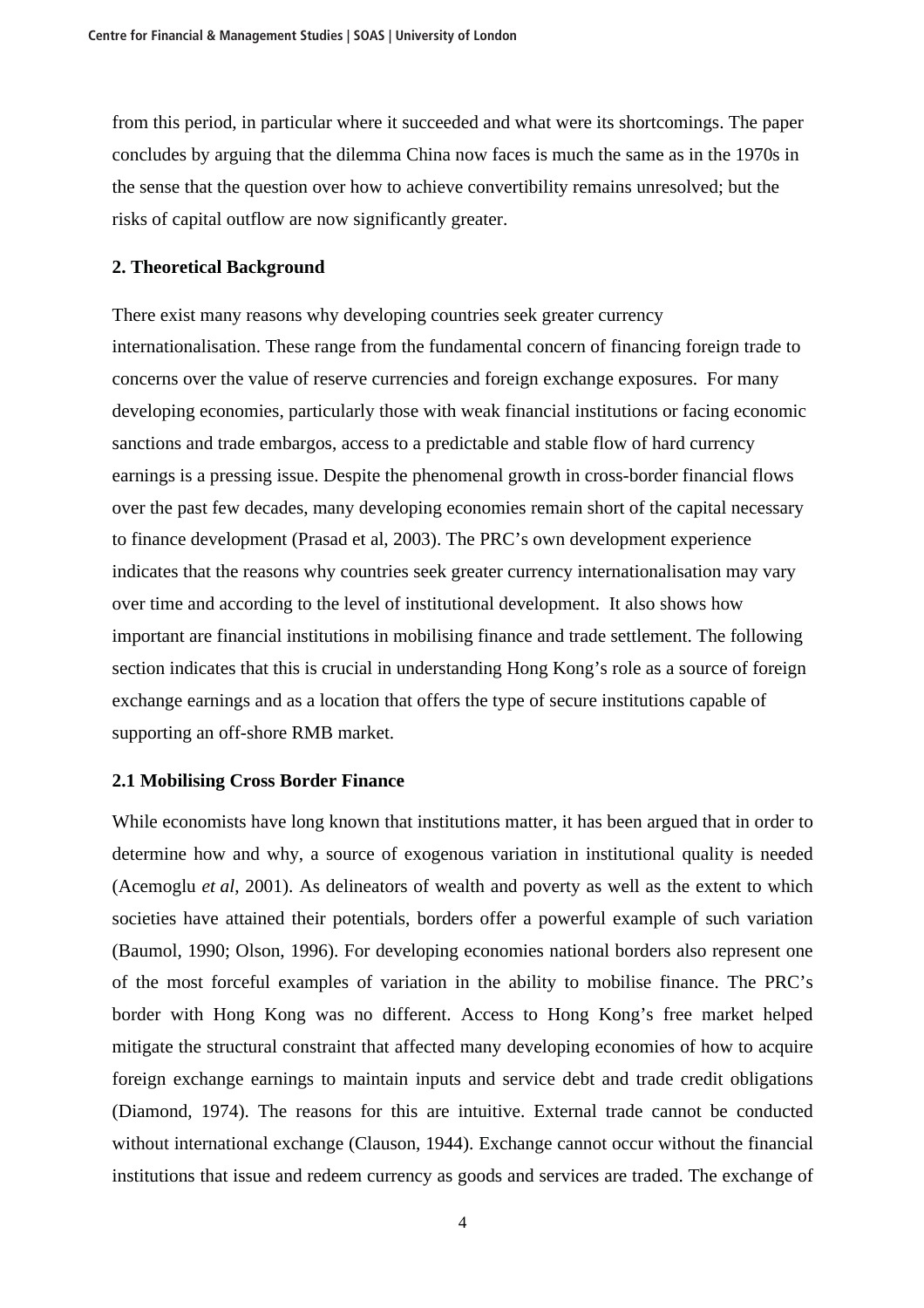currency often required elaborate and unusual institutional arrangements that extend beyond national borders. These have ranged from the Currency Authority that underpinned the British Colonial system to more recent schemes used by large banks to evade trade embargos.<sup>viii</sup>

Such unusual arrangements are themselves a product of weak domestic financial intuitions. Gershenkron (1962) highlights the case of  $19<sup>th</sup>$  century Russia as an example of the impossibility of building up a system of long term bank credit in a system where mercantile activities and deceit were inextricably connected. Bloomfield (1957) writing on the problems facing central banking in under-developed countries, argues that the growth in central banking in these countries was a reflection of their desire to pursue monetary policies that maximised economic development and mitigated undue swings in national incomes. The ability of these central banks to use open market operations to balance these two objectives was restricted by the limited scope of money markets in developing countries. In order to deal with such substantial and unpredictable fluctuations as large deposit withdrawals and bank runs, banks tended to maintain large reserves. The consequence of this liquidly concern was a short term focus on trade finance in their commercial operations and a preference for high reserve ratios.

For Gerschenkron (1962) remedying this problem required special institutional factors. He argued that the more backward a country was, the more likely it would need special institutional factors to increase the supply of capital to industry. This could come in the form of the role of banks in the industrialisation of Central Europe or indeed the Ministry of Finance in Russia's industrialisation of the 1890s (Gerschenkron, 1962: 356). For pre-reform China, the special institutional factors that allowed the PRC to access hard currency were Hong Kong's banking system (Goodstadt, 2006, Tobin, 2011). As part of the sterling area, Hong Kong was beyond the reach of the US embargo on the PRC and as such offered the only point of safe access to the outside world. Hong Kong's free market meant that it was a secure place to do business for China. This was facilitated by a special set of circumstances that allowed Hong Kong's colonial government to effectively turn a blind eye, or in some cases implicitly assist the development of a flourishing money market in Hong Kong. The predictability and efficiency of theses currency inflows that this delivered was crucial for China's survival (Goodstadt, 2007: 91). That they were also technically illegal from the perspective of the US (and the UK prior to 1967) and inconsistent with the PRC's ideological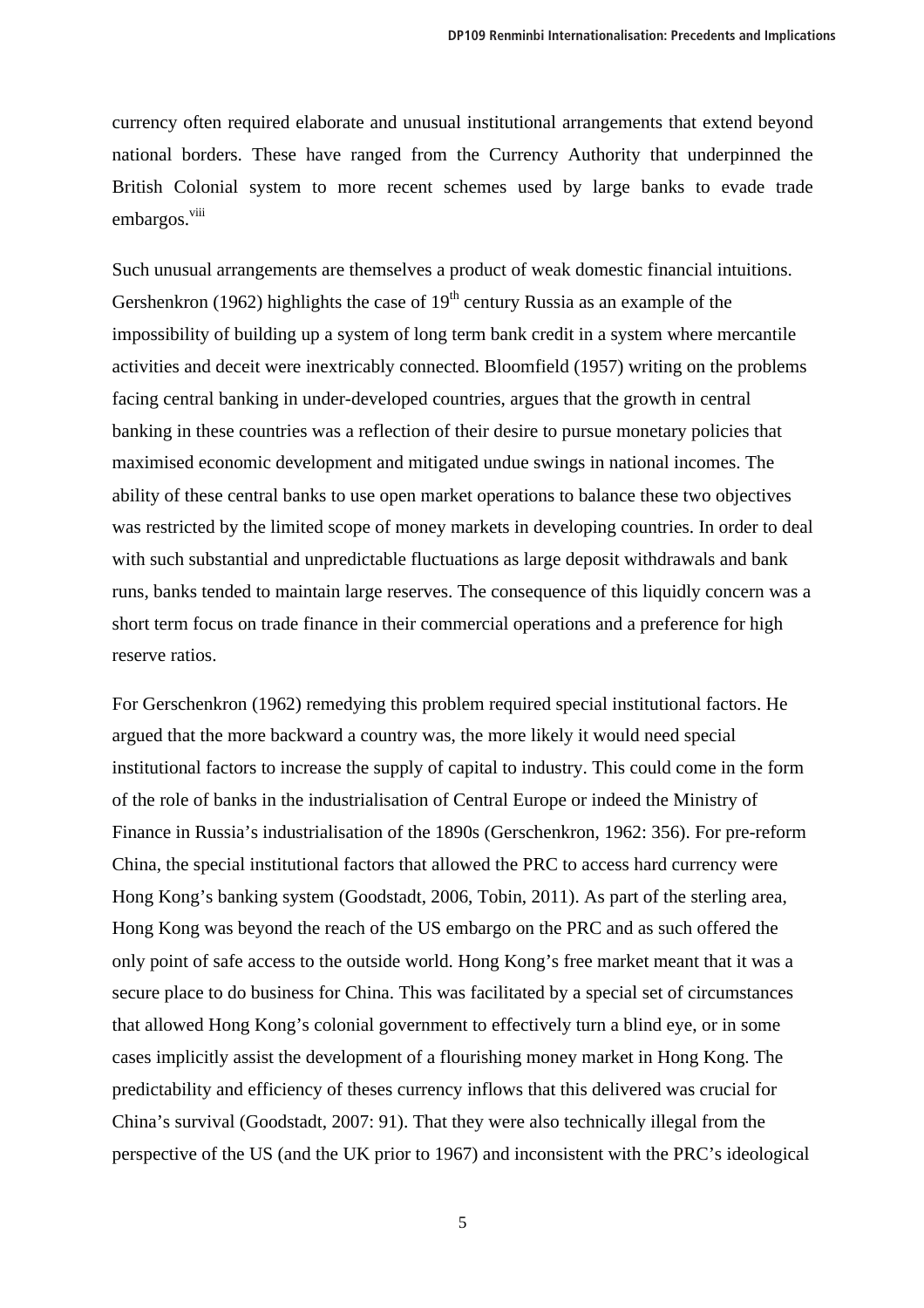stance on money markets did not matter. For the PRC the fact that such money markets were illegal would merely have represented another contradiction in the capitalist system of finance.

Participation in these markets also introduced market-based risks into the system of central planning. Foreign exchange introduced normal market risk since trades took place outside the central plan. This risk can be conceptualised in terms of the dynamic commitment (Berglof and Roland, 1998) and time inconsistency problems (Kydland and Prescott, 1977). These refer to the discretion of policy makers to re-optimise their policy choices when they deem necessary, and the de-facto discretion of banks to respond opportunistically. China's banks were probably well aware of the moral compromises and the illegality of the sterling trade, but just like Hong Kong's officials, they were also aware that if the rules were strictly applied the banking system would not work. Consequently a lax approach was followed in banking regulation that was both based on economic rationality and facilitating Mainland interests.<sup>ix</sup>

Although economic reforms have since eroded many of the systematic differences between Mainland China and Hong Kong, it is significant that cross border interactions based on special and somewhat unusual institutional arrangements continue to characterise the internationalisation of the RMB. The quest for a safe place to do business remains a feature of China's development. Hong Kong has offered China's indigenous entrepreneurs access to the efficient institutions of formal financing outside of Mainland China (Huang, 2008). China continues to view Hong Kong's role as central, not just for the window it provides for economic and trade exchanges between the Mainland and other countries, but also allows effective management of the risks associated with the cross-border trade (PBC, 2011:14).

## **2.2 Sequencing, Openness and Development**

While the pre-reform economy relied very much what could be termed special institutional arrangements, the switch from foreign exchange shortage to surplus post-1979 has also shifted the debate towards how China can better manage inflows. Research now appears to indicate that were China to significantly increase its capital account convertibility, the RMB could become an important currency in international trade. Research by Chen (2007) indicates that given China's economic size, the RMBs position as an international reserve currency would be comparable to either the Japanese Yen or British Pound, possibly accounting for 3% to 5% of global reserves. Cui et al (2009) estimate that as much as 20%- 30% of China's annual trade could be settled in RMB. The advantages of such a move are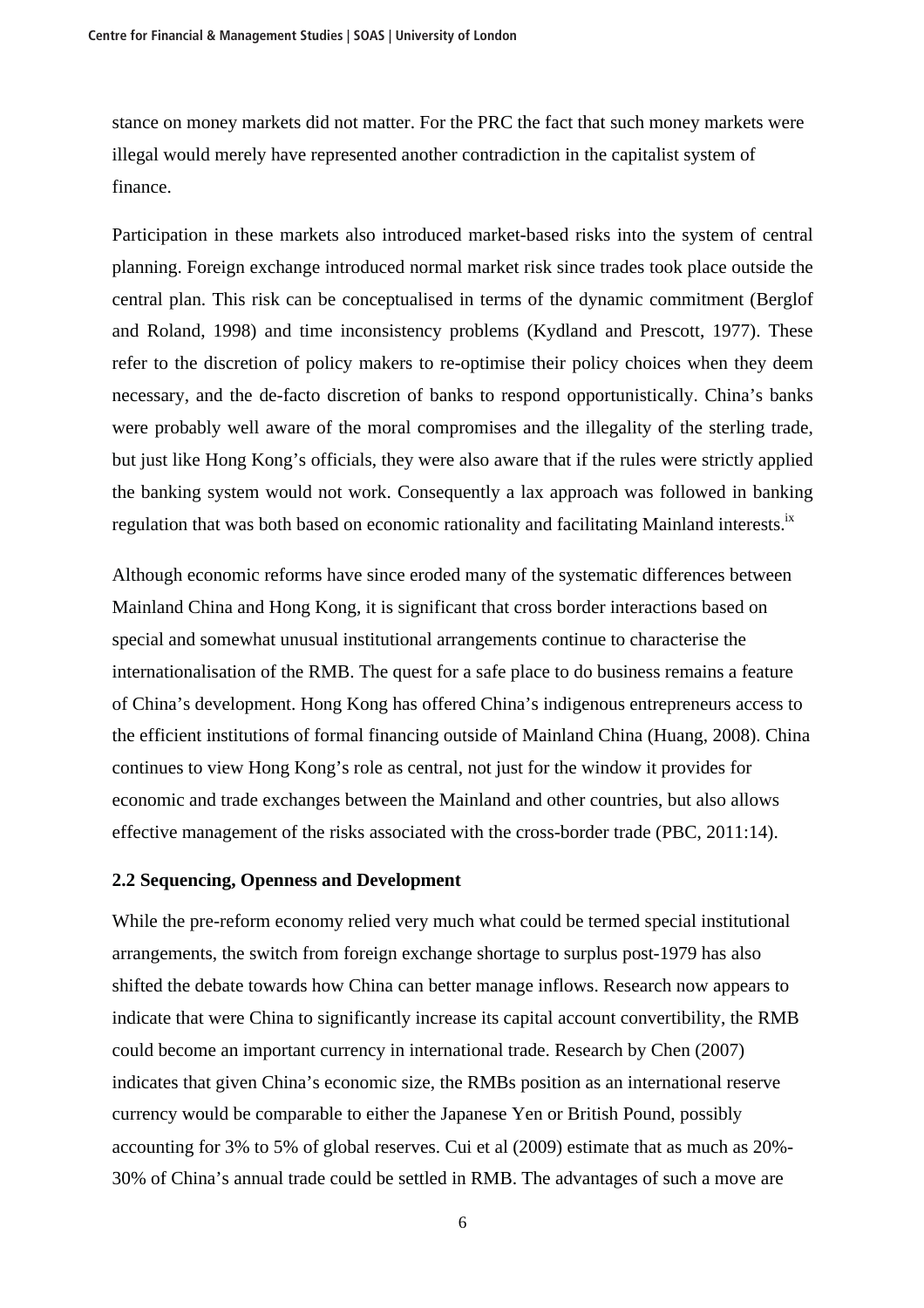wide and varied, and range from the ability to diversity currency risk to making aid payments in its own currency. But there are also drawbacks. Full convertibility implies deliverability. This in turn implies that capital can flow more freely inwards, but it can also flow outwards. This introduces risks, the management of which depend on a fully functioning set of financial institutions.

One of the drawbacks of full capital account liberalisation that Chinese policy makers can readily cite is the very limited evidence on the relationship between financial openness and economic development. Although neo-classical economics has argued that long-term financial flows from capital rich to capital poor countries should generate welfare gains for both sets of countries, these benefits have ultimately proved difficult to quantify. A revised approach has instead argued that countries first need to reach a threshold of institutional development before they can hope to benefit from financial globalisation (Kose *et al*, 2006; Prasad *et al*, 2003). An IMF staff paper, which reviewed the evidence on capital controls and surges in capital inflows, indicated that capital controls are a legitimate part of the policy toolkit for managing inflows in such circumstances where the usual policy remedies are not appropriate (Ostry *et al*, 2010).<sup>x</sup> This includes scenarios where it is not possible to quickly address domestic financial fragility through the domestic prudential framework

The above concerns have been echoed by Chinese officials and economists. While the issue of exploitation by foreign capital largely ceased to feature in the literature after the 1980s, it was replaced by the question of how foreign capital could best be managed for China's benefit (Hsu, 1991, 134-136). There also appears to have an implicit acceptance that China has not yet reached the institutional thresholds that would enable it to fully benefit from capital account liberalisation. The Peoples Bank of China have highlighted the importance of reforming the RMB in a "self-initiated, controllable, and gradual manner" in the absence of full institutional development.<sup>xi</sup> Reflecting the views set out by the IMF, it has also been argued that controls on currency transactions ultimately helped to protect the economy from the instability caused by the 1997-1998 Asian Financial Crisis and sheltered the economy from the worst effects of the 2007-2009 Global Financial Crisis. Huang and Tao (2011) point out that many PRC officials remain concerned about the negative effects of currency appreciation, using the Japanese experience of economic stagnation following the Plaza Accord as a rationale.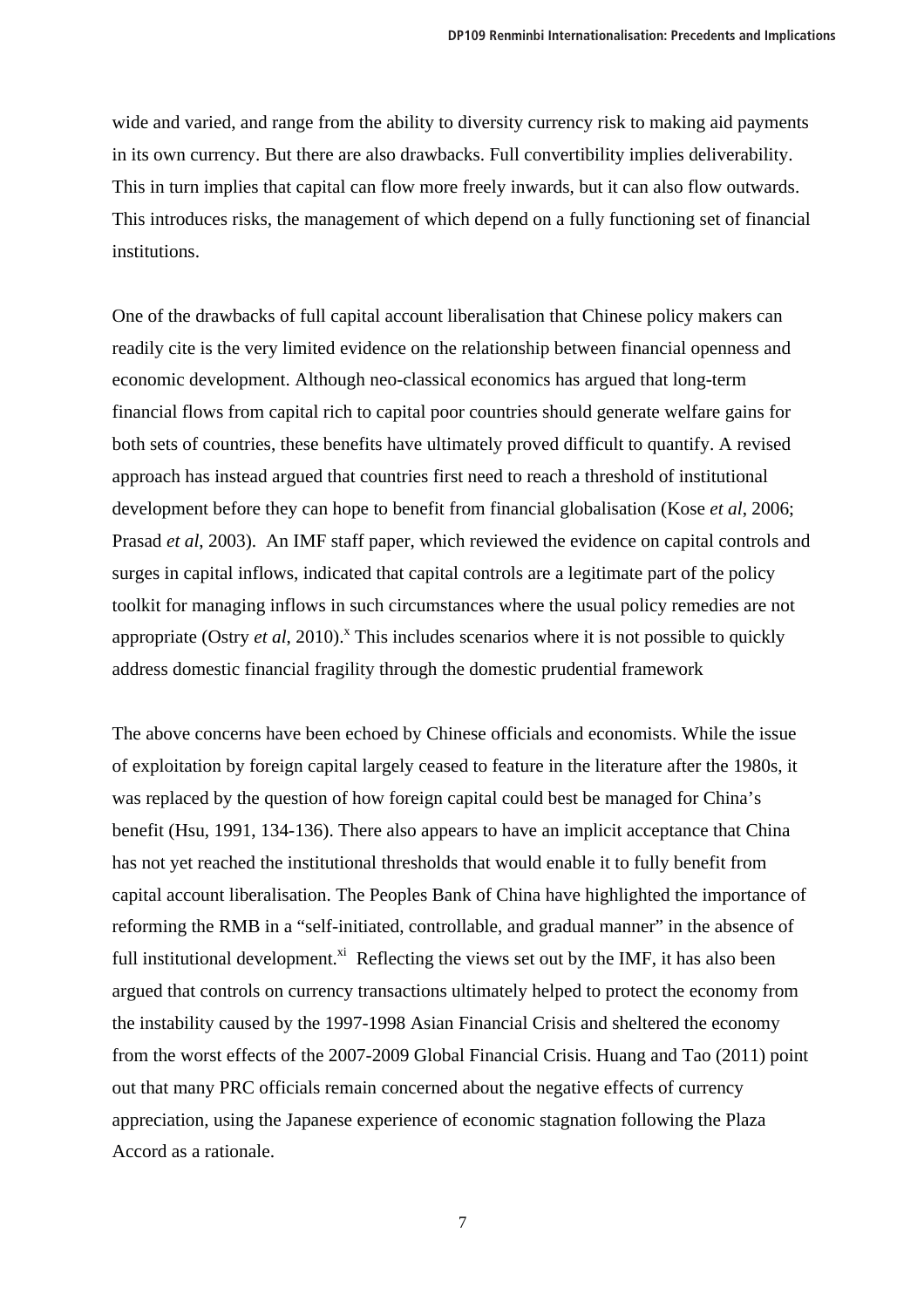Alongside these concerns there has also been an acknowledgement of the inevitability of opening the capital account. Huang et al (2011) have argued that although close control over cross border flows initially benefited China, the costs of maintaining these controls have gradually increased. These include costs related to maintaining capital controls in an increasingly open economy and the associated loss of monetary independence. Ultimately they believe that capital account controls now represent a significant obstacle to China meeting its policy objectives of RMB internationalisation and turning Shanghai into a financial centre by 2015. This is consistent with the empirical evidence put forward by Chinn and Ito (2006), which indicates that trade openness is a prerequisite for capital account liberalisation and development of the banking sector is a precondition for equity market development. If these findings are applicable to China it is unsurprising that RMB internationalisation and banking reform are mow viewed as urgent priorities.

One of the puzzles of China's reforms is that despite significant trade openness, capital account transactions remain tightly controlled and its banking sector remains largely offlimits to foreign investors. By 2010 foreign banking assets accounted for a mere 1.85 per cent of total banking assets. The weaknesses of China's banking system are well known. After more than four decades of reform initiatives, the banking system remains dysfunctional having borne much of the costs of reforms (Goodstadt, 2012). Banking reforms have essentially been "needs driven". As result the sector now faces a large reform deficit; the implication being that conventional prudential and monetary mechanisms cannot be relied upon to implement policy (Tobin, 2012). The extent of the reform deficit is such that it is believed that the link between bank financing and growth no longer holds and a large proportion of bank lending is now off-balance sheet (PBC, 2011). These deficiencies are important as they impede Shanghai's stated objective of becoming a global RMB trading centre, let alone its ambition to be an international financial centre. It has been argued that by ceding more voice to foreign interests, overseas investment in China's banking sector has the potential to markedly improve the performance of the banking system (Hope and Hu, 2006). However it is almost impossible to increase the participation of foreign banks or create a flourishing financial centre in the absence of capital account liberalisation.

# **2.3 The Offshore Market in Hong Kong**

Given the weaknesses in the domestic banking sector, the RMB business in Hong Kong provides a useful testing ground for the expanded regional use of the RMB (Chen, 2007).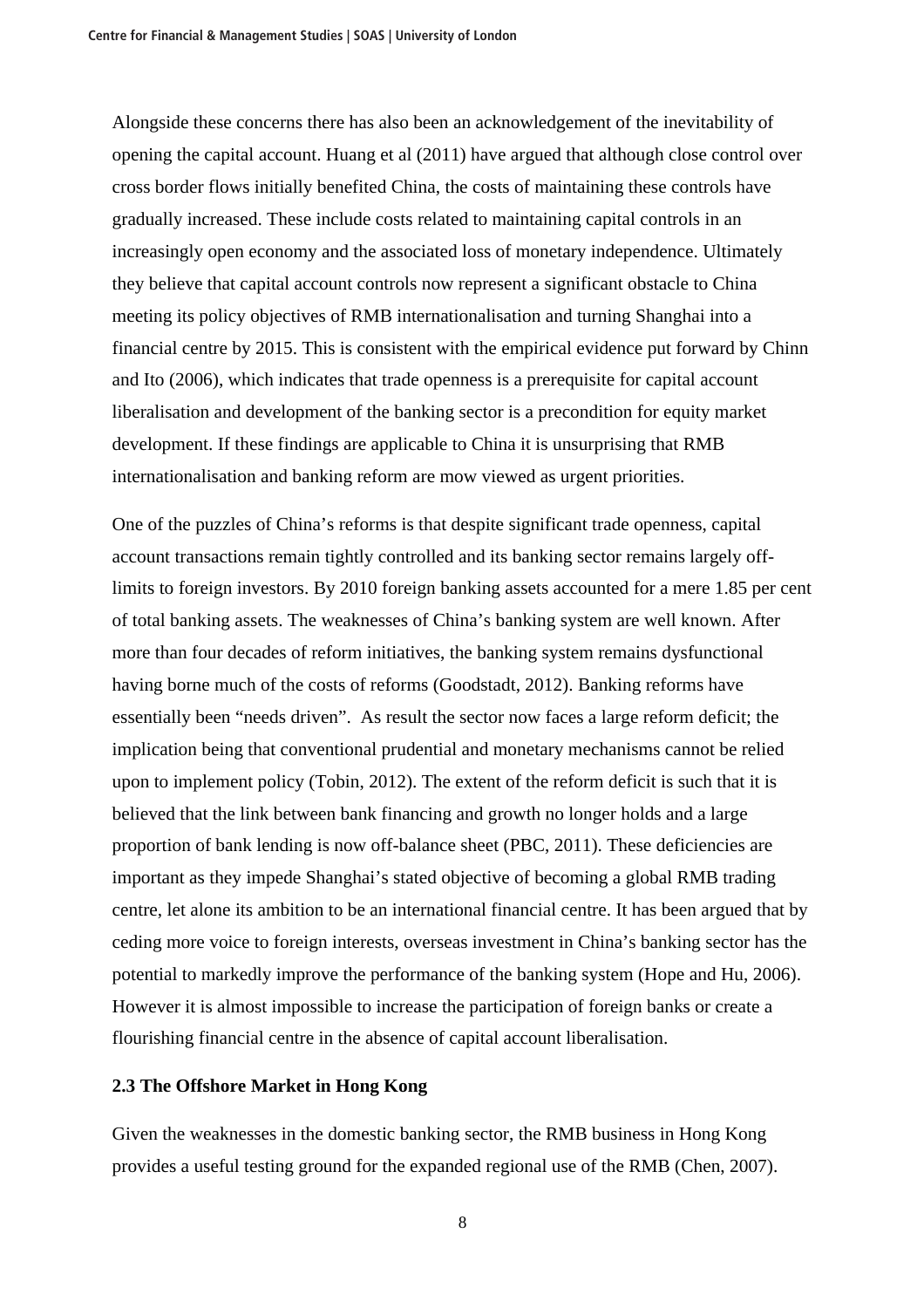Table 2 shows the rapid RMB deposits in Hong Kong since 2004 and as a means of trade settlement since late 2009. Many have have viewed this as a relatively benign growth, and a reflection of capital controls by Mainland authorises for which Hong Kong banks are well equipped to deal with given their diversified holdings of other asset forms. <sup>xii</sup> The data show that China has increased the number of institutions permitted to offer RMB deposits in Hong Kong and used interest rate to manage the market as it has developed. McCauley (2011) argues that China departed from the conventional practice of ignoring the build-up of an offshore currency market. In this way Chinese policy makers have paid attention to its signals, implicitly recognising its inevitability and attempted to shape its development.

The development of an offshore market for RMB in Hong Kong and its possible extension to other financial centres such as London has provided an interesting new policy avenue for RMB internationalisation.<sup>xiii</sup> It offers monetary authorities both quantitative and marketbased tools (McCauley, 2011). China can control the quantity by adjusting the quotas for clearing banks and they can affect the yield by varying the interest rate that the Peoples Bank of China pays clearing banks for deposits. In ensuring that it can adequately control the offshore market, China has used its own state banks in Hong Kong. In December 2003 the Peoples Bank of China authorised the state-owned Bank of China (Hong Kong) as the clearing banks for personal RMB business under the Clearing Agreement on RMB Business. As the following section will show, the Hong Kong branch of the Bank of China has had a long role in coordinating the PRC's external foreign exchange policy. China has also sanctioned a non-deliverable virtual currency forwards market. While it not clear the extent to which authorities can control this market, efforts at control may include e influence over state-owned banks and large state corporations which trade as counterparties to foreign investors (MaCauley, 2011).

But the process of RMB internationalisation is not without risk. Although RMB deposits in Hong Kong are non-deliverable, there are specific risks for both Hong Kong's banking sector and the ability of Chinese policy makers to exercise the same level of control over the offshore market, particularly in the event that it becomes deliverable. Potential risks are best illustrated in periods of volatility. For example, RMB deposits reached RMB 77,640 billion in the second quarter of 2008, but subsequently declined to RMB 53,110 billion in quarter 1, 2009, before finishing 2009 at RMB 62,718 billion. This volatility was attributed to speculation about changes in the RMB exchange rate and the launch of RMB denominated bonds. During this period the ratio of demand to time deposits was generally 2:1. Although a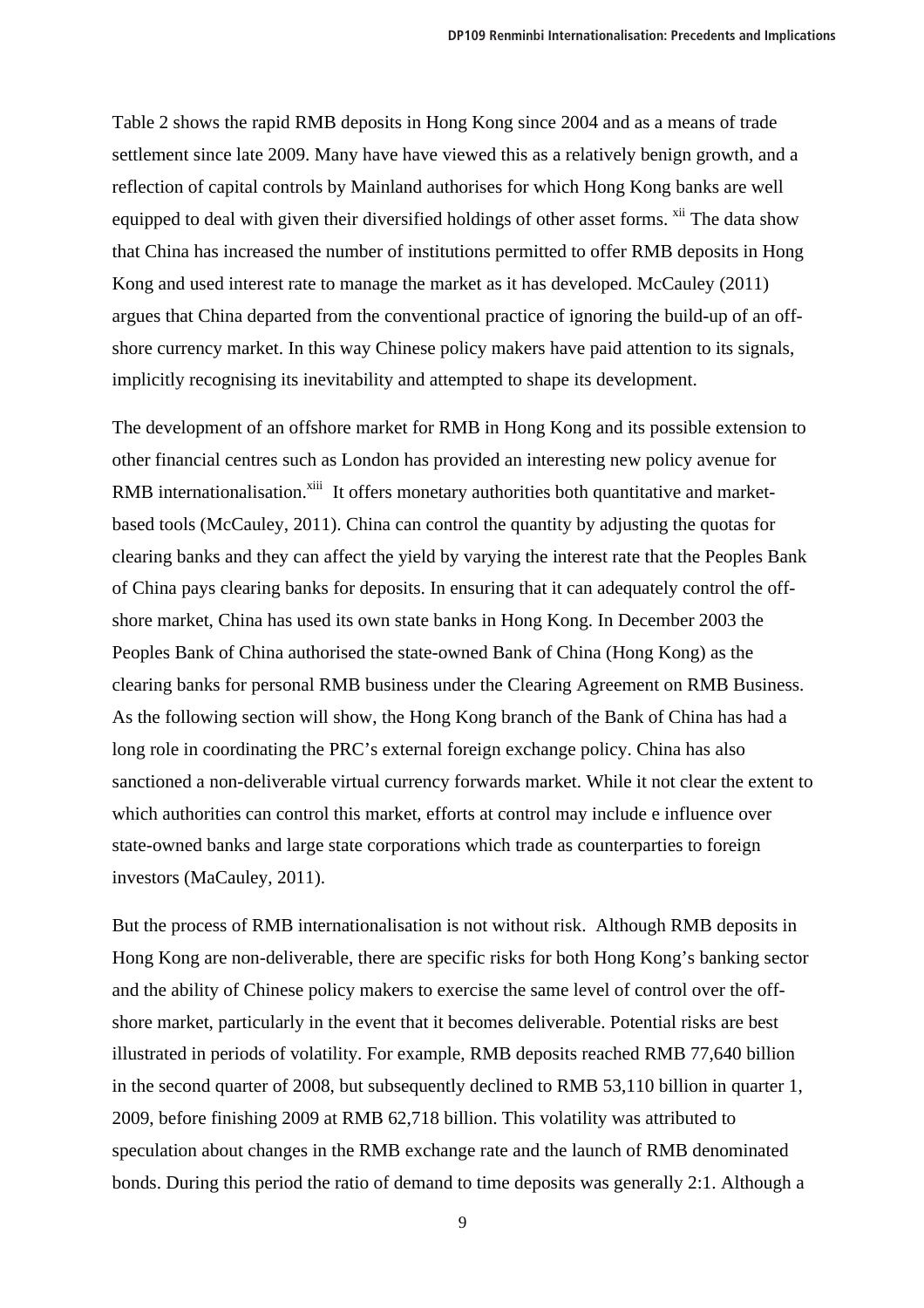degree of maturity mismatching is inevitable, a large proposition of demand deposits can give rise to a liquidity (or refunding) and interest rate risk, unless the risk can be offset to borrowed using variable loan interest rates (Mullineux, 2011). In 2010, there was a sudden increase in the share of RMB deposits as a percentage of total Hong Kong deposit from 2.4% to 11.5%. This was attributed to an increase in corporate RMB receipts in trade settlements and also expectation of appreciation in the value of the RMB. During this period the number of institutions offering RMB deposits expanded rapidly and the interest differential between time and demand interest rates appeared to widen (Figure 1). The period also witnessed a reversal in the ratio of demand to time deposits to a more stable ratio of 1:3.

In August 2012, RMB deposits in Hong Kong were reported to have fallen by 1.9% as trade remittances to Mainland China increased.<sup>xiv</sup> While such declines are can be viewed as a normal part of Hong Kong growing role in RMB trade remittances (Table 1), RMB deposits now represent a substantial part of Hong Kong banks funding base. By Quarter 2 2012, RMB deposits accounted for some 17.5% of deposits in Hong Kong having grown from just 1.1% in 2004. Since the growth of RMB deposits ultimately affects the ability of Hong Kong banks to finance increases in their loan books and further extend RMB investment products, it would appear there are risks attached to having a deposit base denominated in a nondeliverable currency whose quantity is subject to swings in trade remittances and exchange rate speculation. With few appropriate comparisons it is possible to view these developments as having a relatively benign impact on Hong Kong's developed financial sector. Alternatively they could be viewed as an early warning of the likely difficulties that China will face should its capital account become convertible.

### *(Table 1 and Figure 1 here)*

# **3. The Historical Precedent**

Recent efforts to have the RMB accepted as an international currency of exchange have an interesting precedent from the pre-1979 economy. Efforts in the 1970s to accustom international investors to holding RMB were influenced by a number of factors in the domestic and international economy. Following the Korean War (1950-53) the US froze many of the PRC's external assets and as a result the PRC held a large proportion of foreign reserves in sterling (Donnithorne, 1967). For Hong Kong, there was a widespread perception that PRC involvement in the Korean War effectively cast into doubt Hong Kong's future as an entrepôt economy following the sealing of its border with the PRC (Catron, 1972, Sung,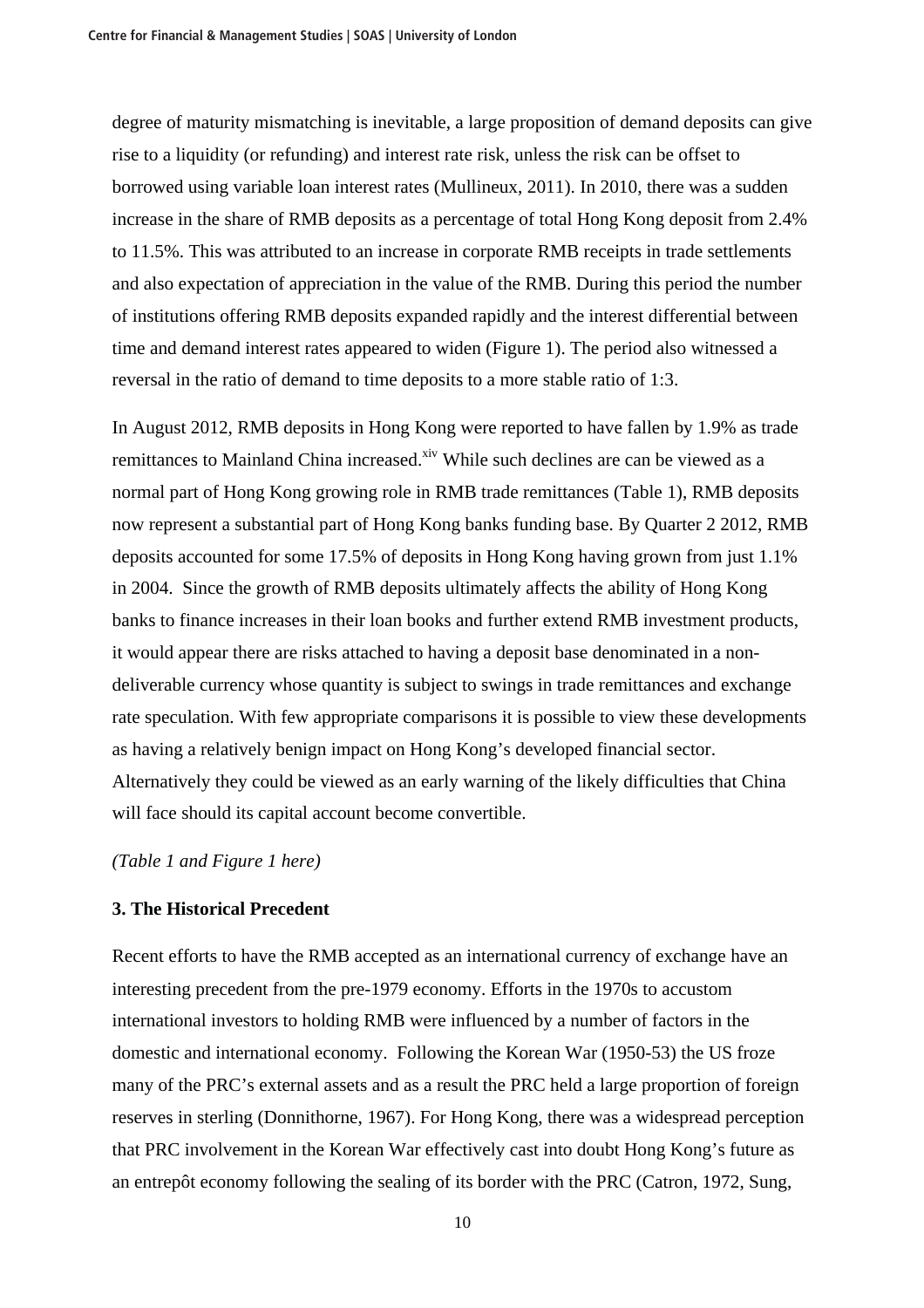2005). From 1960 onwards the Sino-Soviet dispute witnessed a rapid reduction in trade with the USSR. The consequence of these events and the ideological reluctance to accept international loans and trade credits was an increasing reliance on hard currency earnings. Similarly, economic crisis in Western economies in the 1970s and the desperate need to modernise industry meant that having the RMB accepted an international currency of settlement carried enormous appeal. The following describes how the international operations of China's state-owned banks in Hong Kong had already begun to actively promote the RMB as one of the few stable currencies by offering RMB deposits. It also describes how Chinese officials were astute observers of the problems facing international financial markets. They were also able to resolve key ideological obstacles to trade and investment financing. This is illustrated in their ability to resolve such conundrums as how to find a formula to allow Sino-Japanese trade to be conducted in RMB and Yen.

#### **3.1 Banks, Export Competitiveness and Finance**

Under the PRC's pre-reform economy there was a strong relationship between state-owned banks and export competitiveness. The banking system, particularly its Hong Kong branch, played a central role in maximising foreign exchange receipts from trade, protecting China's foreign exchange assets by maintaining a watchful eye on the international monetary environment, and maintaining good links with the international banking community. It carried out there functions primarily for the benefit of China's state-owned trading corporations. Despite their communist allegiances, PRC Officials were well informed on the problems facing western banks during the 1970s and how this affected the performance of these economies. Official media routinely outlined how this was a consequence of unstable money markets in these countries and the dangers that banking collapses posed to the economy.<sup>xv</sup> It is unsurprising therefore that the PRC placed great emphasis on financial system stability and on the moral standing of the individuals charged to run these institutions. What is surprising is how well these officials were able to predict market developments and use them to the PRC's advantage.

At the centre of China's international banking system was the Hong Kong branch of the Bank of China, the bank that was in 2003 designated as the clearing banks for RMB deposits in Hong Kong. The Bank of China was the specialised foreign exchange bank of the PRC, performing the entire task of settling the PRC's international payments.<sup>xvi</sup> Its main function was financing China's external trade. Its main business was trade financing and it by and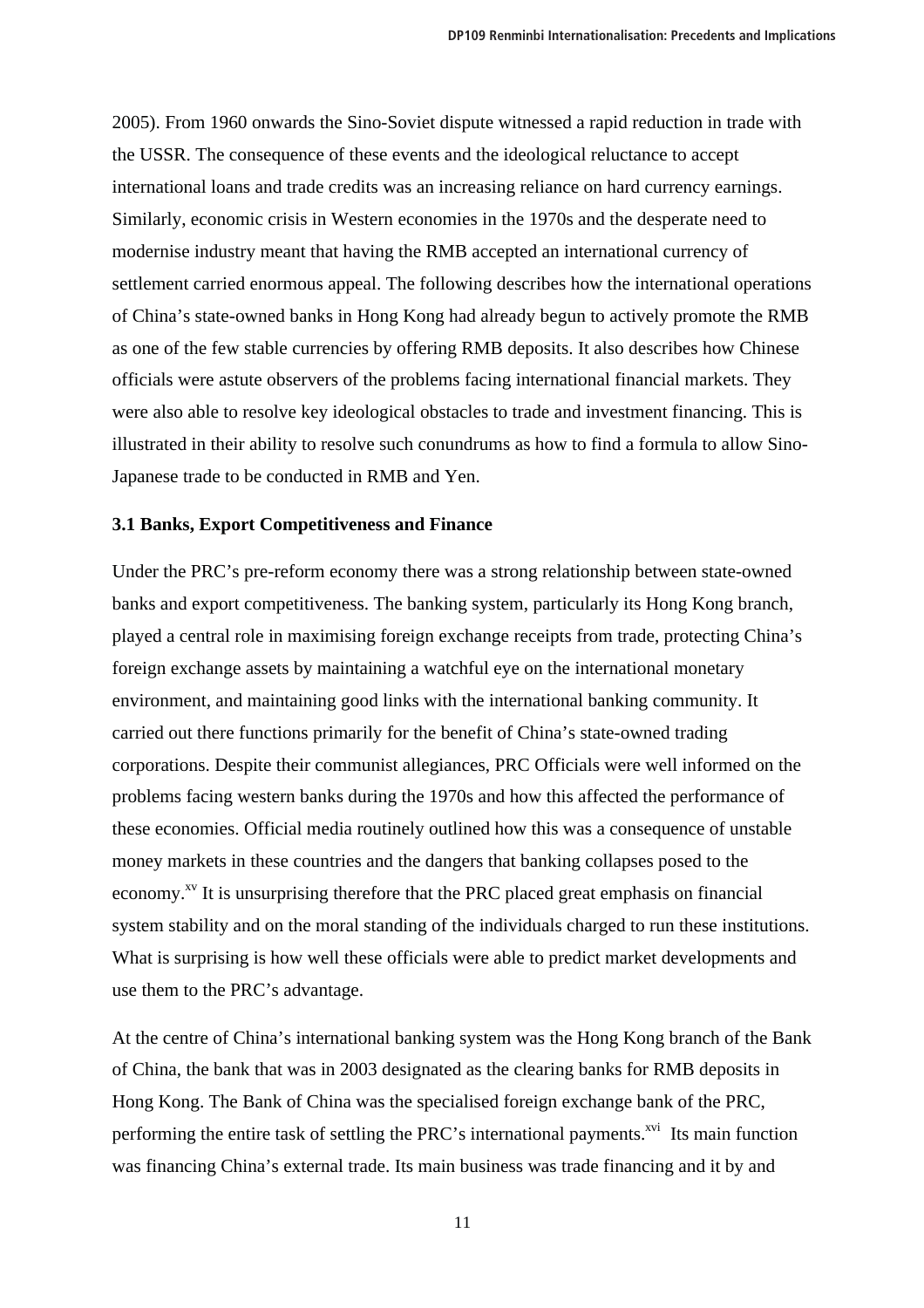large avoided any involvement in commercial lending. As such an important distinction between the bank balances of Hong Kong's commercial banks and PRC banks was that the balances of the latter mostly represented a surplus of trade conducted through state-owned trading companies in Hong Kong. This surplus was deposited with the bank's head office in Peking in the name of the Hong Kong Branch. Part, but not all, of these funds were used to purchase sterling, mainly through the Hong Kong and London branches of the Bank of China, to pay for imports. The significance of these locations was that as part of the sterling area they were beyond the reach of the US legal institutions. State-ownership of trading companies implied that all balances can be thought of as effectively due to Peking. As such bank balances represented a trade credit facility for the PRC.

Although the PRC's trade credit facility operated beyond the reach of US legal institutions, the process was effectively illegal under the UK's Defence (Finance) Regulations. The *Defence (Finance) Regulations* imposed exchange controls on Hong Kong and first came into force when the Colony joined the sterling area in  $1941$ <sup>xvii</sup> Colonies were required to exert careful control and share information on sterling supply within the sterling area and nonsterling exports.<sup>xviii</sup> The operations of PRC banks therefore created a mismatch between the controls imposed in the rest of the sterling area and what was happening in Hong Kong. For Hong Kong such requirements were also cumbersome as many of its raw materials were sourced outside the sterling area. For example trade with Mainland China relations pre-dated the establishment of the PRC in 1949. While Hong Kong could in geneal avoid dollar-based purchases; in practice this was not always be possible.<sup>xix</sup> An example of this was the cotton trade. China was principal source of Hong Kong's pre-war supply and although China was in the late 1940s increasingly short of raw cotton and foreign exchange as the KMT regime collapsed, China was anxious to maintain the Hong Kong market.<sup>xx</sup> Part of the incentive for China to maintain the Hong Kong market was the prospect of earning sterling; part was to keep cheaper Japanese yarn out.<sup>xxi</sup> For these reasons China expressed a willingness to sell to Hong Kong through official channels at a price below that available elsewhere. Although the KMT regime subsequently collapsed, the policy of maintaining the Hong Kong market through competitive prices remained, even under communism.

# **3.2 Maximizing Development, Minimizing Risk**

The PRC's determination to maintain Hong Kong as a source of foreign exchange was not solely based on price competitiveness. It was also based on the need to maximize its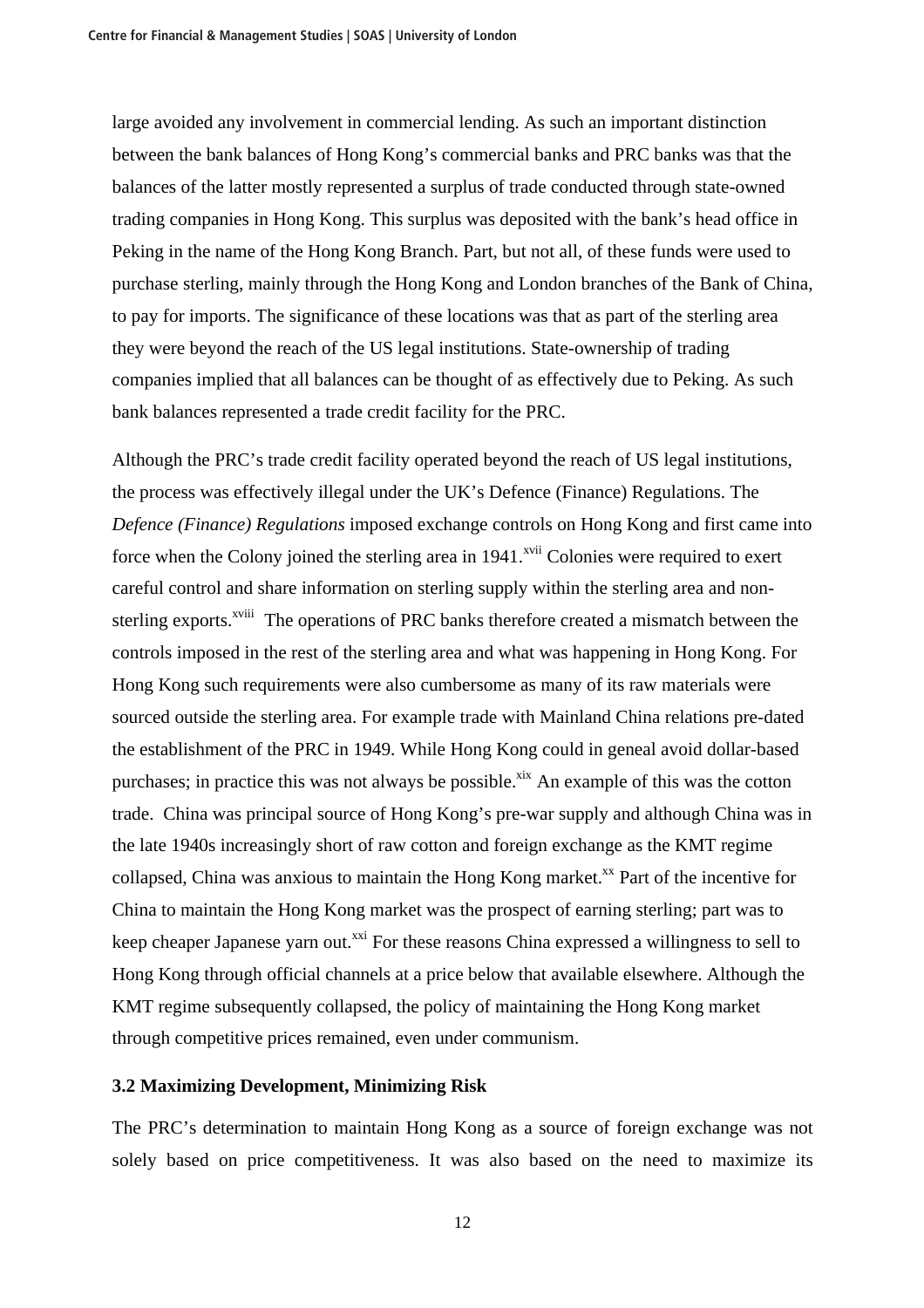development prospects via the accumulation of foreign exchange while at the same time minimizing the external risk to the PRC. It achieved these often conflicting objectives by applying hard economic principles to decisions on monetary policy, and by relying on staff who had demonstrated their loyalty to communist values and who had an expert knowledge of international foreign exchange markets. Although in practice this meant that the PRC's Hong Kong banks had the trade and liquidity preference outlined by Bloomfield (1957), it also meant that the problems of dynamic commitment and time inconsistency in policy did not arise.

The ability to apply hard economic principles was illustrated following the the devaluation of the pound sterling and the Hong Kong dollar in November 1967. Media reports suggested that there was a widespread belief that if sterling were devalued, the PRC would ultimately follow suit.<sup>xxii</sup> These beliefs were based on the assumption that there existed a strong political rationale for China to absorb the cost of such devaluation. The cost was a loss of foreign exchange earnings. But not raising prices would win a political advantage and help repair some of the reputational damage following the communist riots earlier in that year. This did not happen. The Bank of China revalued the RMB against the Hong Kong dollar and compensated itself fully for the loss in earnings brought about by sterling's devaluation. The action was entirely rational in the sense that it effectively defended the real value of its exports to Hong Kong, but in doing so it also passed on inflationary pressures. Not only did it do this, but Chinese stores in Hong Kong also raised prices by about 15 percent.<sup>xxiii</sup> It is clear that PRC officials believed that Hong Kong could afford higher prices. They may have been aware that the PRC exports were comparatively inelastic due to domestic production constraints and would not have been able to compensate for any loss through increases in quantity.

The revaluation of the RMB in 1967 illustrated the priority that the PRC attached to maintaining foreign currency earnings. China's trade surplus with Hong Kong allowed it to run deficits with other countries. Jao (1983) shows that had China not run a surplus with Hong Kong, China would have run substantial trade deficits in at least 24 years of the period 1950-1980. The approach could be explained by the fact that the predominant part of China's imports during this period consisted of plant and machinery, grains, raw materials and fertilisers, all of which were supplied directly to China from countries such as Japan. During the period 1961-73 Hong Kong benefited greatly from PRC imports citing research which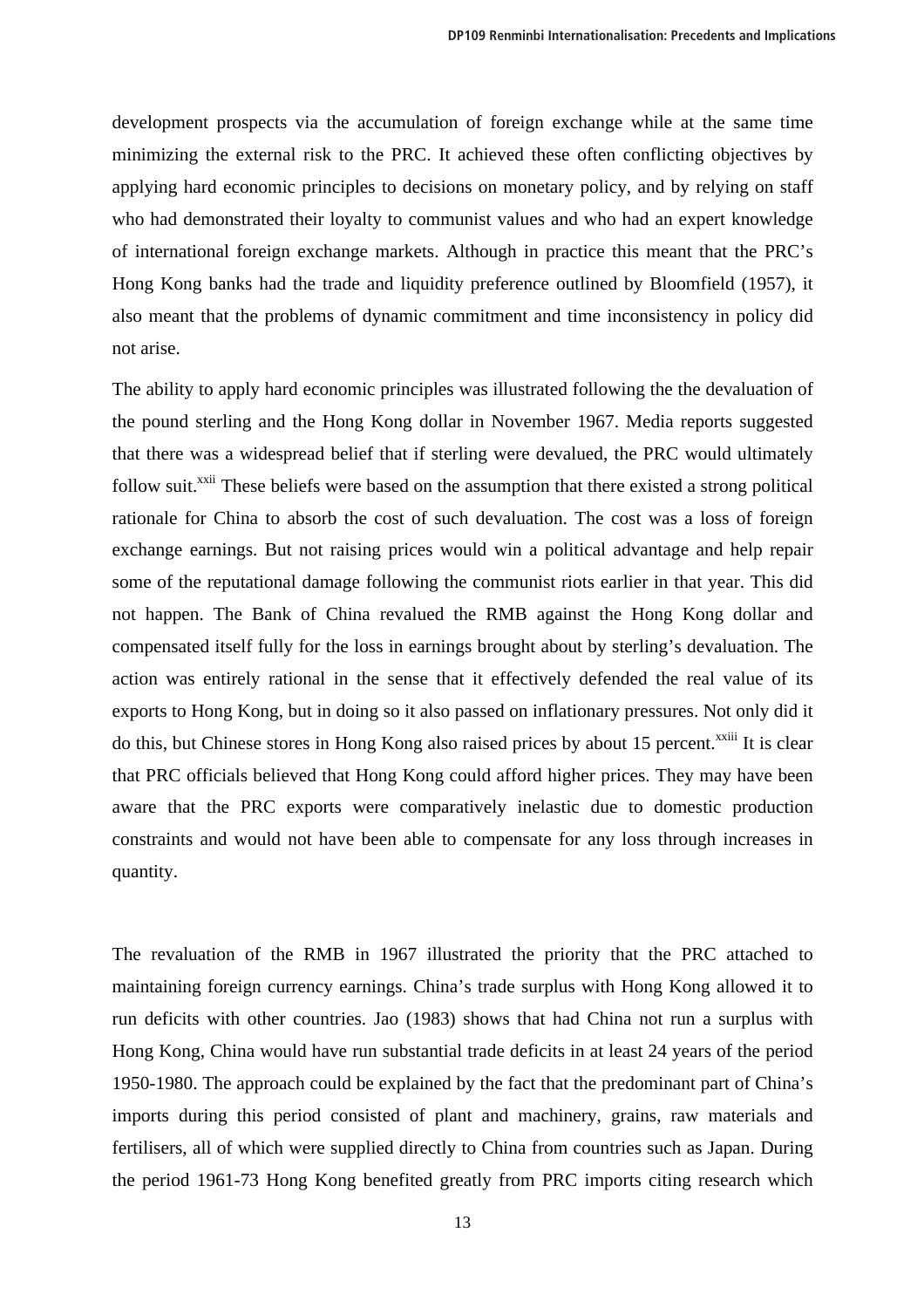showed that Hong Kong's cost of living would have been at least 15% higher for the same level of consumption (Jao, 1983:23). In this context the revaluation and subsequent price increase appears to be based on a careful consideration of the economic consequences. It also illustrated the astuteness of the PRC's monetary policy. This was again illustrated in the ability to predict the stability of sterling in 1971 and the weakness of the US dollar in 1971- 72 and its subsequent revaluation. $^{xxiv}$ 

The PRC could not however have effectively balanced the risks and rewards in such a way without highly competent banking officials who were willing to work with their foreign banking counterparts without compromising on their ideological beliefs. For example, during 1967 the demand from the Bank of China for sterling was such that HSBC had to buy US Dollars, to convert to sterling and negotiate an emergency government issue. There was an increase of HK\$600 million (£37.5 million) in local note issue between May and July 1967 to meet this demand (Schenk, 2009: 113). Neither could the PRCs monetary assessments be so accurate without staff that had intimate knowledge of overseas banking practices as well as domestic economic and political developments. One such banker was Zheng Tieru (known in Hong Kong as Shou Chen). Zheng studied economics in the US before joining the Bank of China in Guangdong Province in 1922. Zheng was regarded as an expert in international banking and a personal friend of Zhou Enlai.<sup>xxv</sup> He managed the Hong Kong branch for almost 30 years until 1966. His achievements included overseeing the Hong Kong operations of the Bank of China prior to 1949, and ensuring their safe transition to state-ownership under the CCP in 1949.<sup>xxvi</sup> His leadership was illustrated both by the respect he enjoyed among leading private sector entrepreneurs in Hong Kong and his close connections to the political system in Beijing. Zheng's successor, Li Choh-chi enjoyed a similar background. XXVII Li guided the Bank through the chaos of the Cultural Revolution and the sterling crisis of 1967. The ability of the Bank to maintain and honour all deposits was testament to the management's ability to manage conflict despite political hostilities.

# **3.3 The RMB as a Stable Alternative**

The scale of investment needed to modernise industry meant that by the beginning of the 1970s the aversion to international loan finance that had characterised the early development of the PRC became less feasible. Beginning in 1968 the PRC began to actively promote the RMB as currency for price quotation and trade settlement.<sup>xxviii</sup> Such efforts increase in response to growing uncertainly in the global monetary environment following the ending of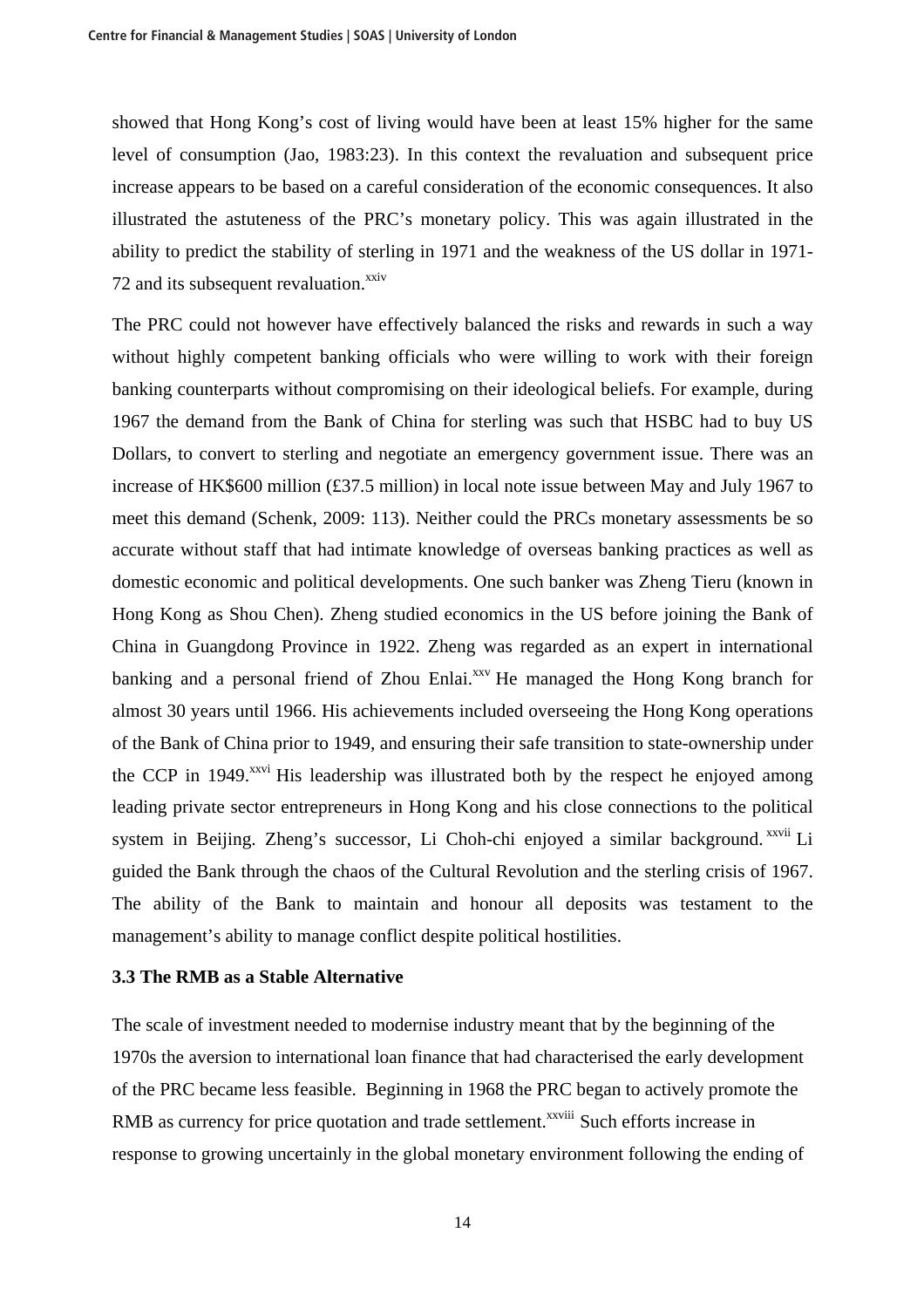the Breton Woods Gold Standard in 1971 as well as changes in the international banking environment. Greater internationalisation of the RMB would have provided a degree of stability in what was a very uncertain monetary environment. In achieving this, the PRC once again befitted from both an assertive banking system and an astute monetary policy. Chinese state-owned banks actively engaged in efforts to repair their relationships with the international business community. During this period the PRC followed a foreign exchange policy based on combination of stable domestic prices and an overvalued Yuan, the result of which led to financial losses for many exported commodities when measured in domestic currency (Lardy, 1992). But this policy meant that it was easier to market the RMB as a stable currency that was likely to appreciate in value.

In promoting the RMB as a stable alternative to other international currencies, PRC banks in Hong Kong expanded their branch networks and offered attractive interest rates. Between 1969 and 1978 the Bank of China and its sister banks (also under state ownership) increased their branch numbers from 57 to 123.<sup>xxix</sup> Such increases were only possibly by exploiting a loophole in Hong Kong's banking regulations, which restricted the increase of foreign banking entities in the colony. The Bank also went against the local trend of interest rate reductions.<sup>xxx</sup> In October 1974 the Bank of China in Hong Kong raised its six month deposit rate to 7 per cent, an increase of 2.5% on the previous rate. The interest rate on one year deposits was raised to 8 per cent up from 5.75 per cent and the interest rate on three year deposits was increased to 8.5 per cent from 6.75% per cent. By offering a higher interest rate the Bank hoped to attract back depositors following the outflow and loss of confidence that occurred during the early years of the Cultural Revolution. Such deposits were in nonconvertible currency whose export was strictly forbidden by PRC law. However, there was a book entry at the Mainland bank which entitled the depositor to receive a sum in Hong Kong dollars (not RMB) to be calculated at the expiry of the deposit's tenor at the prevailing rate of exchange between the RMB and the Hong Kong dollar. It is also interesting how the activities of the Hong Kong banks coincided with efforts in 1974 to normalise economic life on the Mainland. These efforts included export promotion and import substitution, the increase use of foreign trade loans and the sales of Chinese gold reserves (Reardon, 2002: 174-75). Figure 2 shows the changes in the banking model of Hong Kong branch Bank of China over the period 1964 to 1980. During this period it not only rapidly expanded its deposit base, but it also began to engage in lending thus moving away from its original focus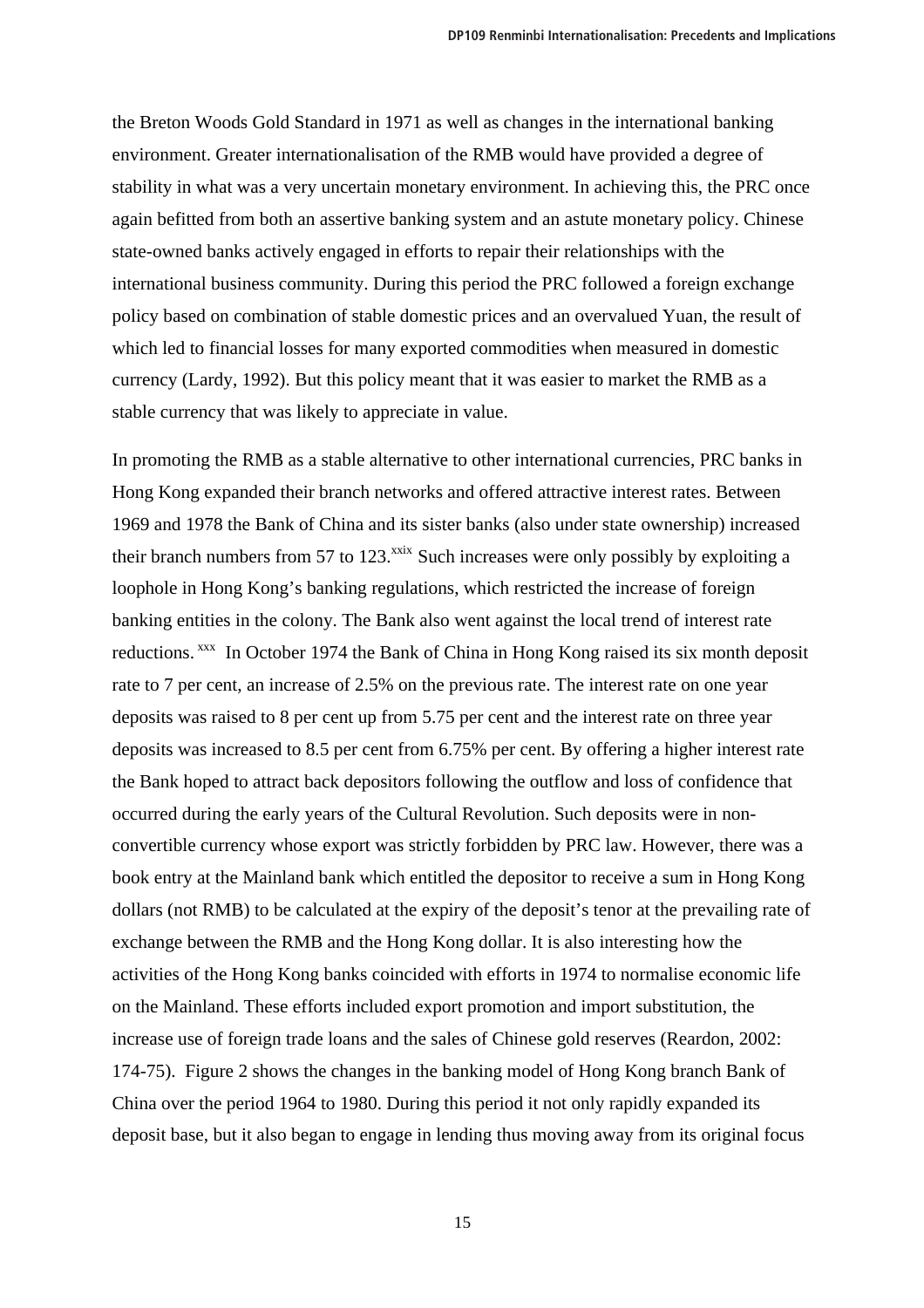on trade finance. Figure 2 also shows how this coincided with an increase in the PRCs external trade from 6.7 percent of GDP in 1964 to 12.5 percent in 1980.

#### (*Figure 2 here*)

While attracting non-deliverable deposits offered an ideologically acceptable way of raising finance, the internationalisation of RMB raised an important dilemma. This related to the PRC's ideological aversion to capitalist trade. Financing industrialisation or the transfer of foreign technology through foreign credits was viewed by officials as running the risk of importing capitalist inflation into the cost structure of the socialist economy. $^{xxxxi}$  The preference for hard currency earnings was a clear indication of how China wanted to pay its way in international trade. This intention illustrated in the early 1970s as China sought to increase its imports of industrial plant and machinery. In January 1972 China rejected an offer of trade credits to purchase a vinylon plant from Japan.<sup>xxxii</sup> But resolving the dilemma was also vital to reduce the uncertainly that faced large state trading companies in trading with their largest customer Japan. Up to the 1970s most of the trade with Japan was invoiced in sterling. It is no surprise that China's risk adverse trading corporations and their Japanese trading partners would have a preference for moving away from sterling. In 1972 following a normalisation of trading relations with the US, the PRC began to use a combination of export promotion and short term foreign exchange loans to finance the purchase of foreign plant and machinery as part of a large scale import substitution development strategy (Reardon, 2002: 157-162). A substantial proportion of these loans were funded from the deposits held by the Bank of China in Hong Kong, a move that vastly increased China's ability to import plant, but remained consistent with China's aversion to capitalist trade financing.

The shift was reinforced by Deng Xiaoping, who in reiterating the validity of the Four Modernisations, stressed the need to import advanced technology in order to speed up the technical transformation of industry.<sup>xxxiii</sup> Acceptable means of financing this included deferred payment.<sup>xxxiv</sup> The acceptance of the RMB appeared an important element of this. In 1974 China agreed to purchase from the Japanese synthetic fibre maker Teijin Ltd a ¥5,000 million polyester fibre plant.<sup>xxxv</sup> The plant would be paid for in Yuan over a five-year period. On the Japanese side the deferred payment side of the deal was to be financed by a loan from the Export-Import Bank of Japan. The key to this deal appears to have been both the willingness of Japan to accept the Chinese Yuan as a means of invoicing and China's willingness to enter into a deferred payment agreement. Writing contracts for foreign plant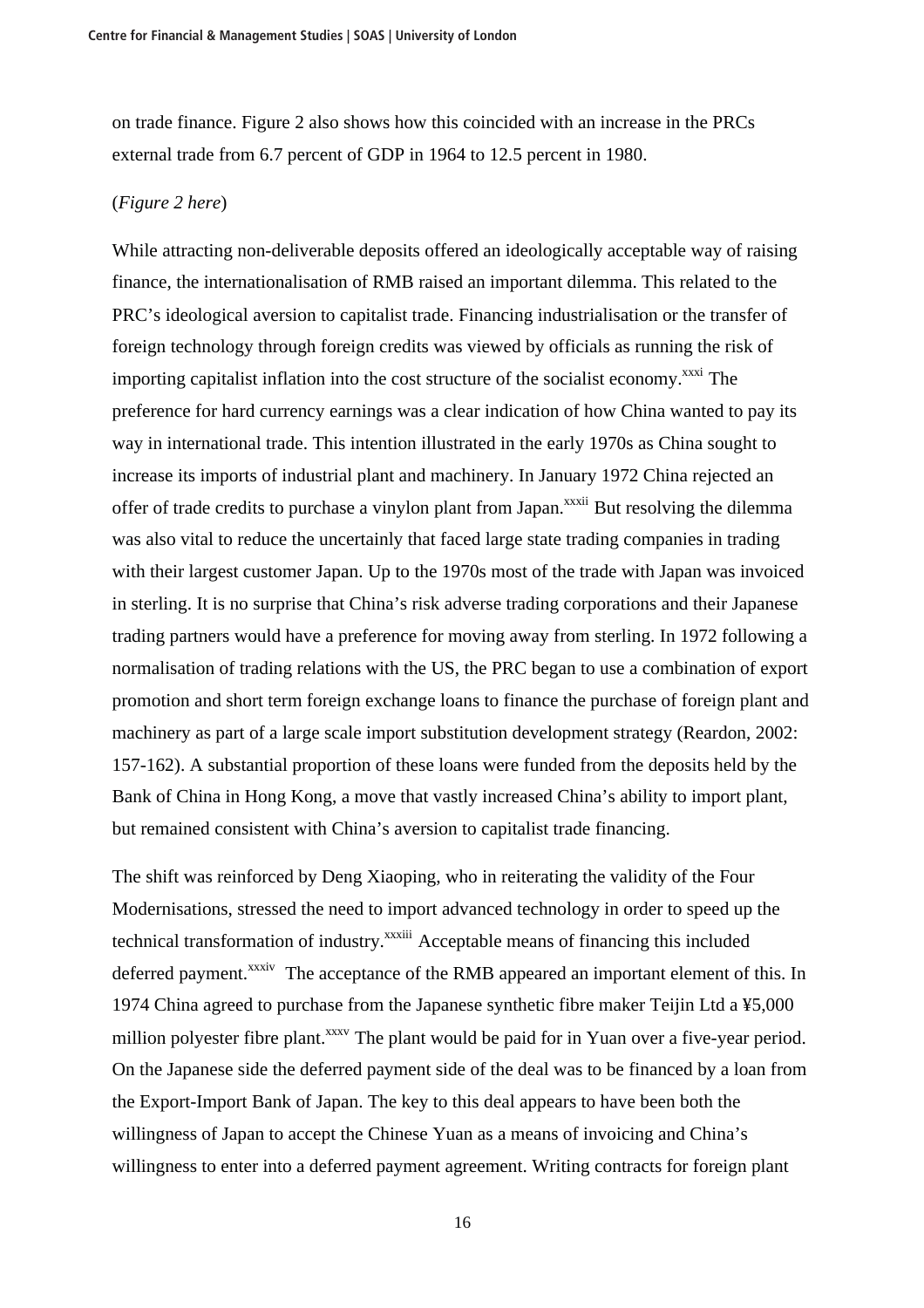purchases has the effect of removing some of the uncertainty in the international monetary environment at the time. This was an uncertainty that PRC officials viewed as a fundamental fault in the workings of the capitalist system and one that was used to exploit developing economies. In doing so it resolved the pressing dilemma facing Sino-Japanese trade, namely how to move away from the reliance on settlement in sterling. It was also an example of the willingness of Japan to accept the RMB as a currency of trade settlement.

The shift to deferred payments was also accompanied by a more general recognition that the Chinese economy suffered from being cut off from the outside world. By 1975 trade deals were not only based on deferred payments, but also denominated in US currency.<sup>xxxvi</sup> By 1977, Jao (1983: 26) points out that outstanding trade credits amounted to some US\$1,315 billion and Chinese officials now viewed them as a standard commercial practice. This went further towards removing the antagonism towards foreign borrowing.<sup>xxxvii</sup> Innovations such as the use of a mutual deposit scheme whereby the Bank of China and other foreign banks would deposit funds with each other in their respective national currencies, with the foreign banks depositing more, essentially amounted to a *de facto* inter-bank loan (Jao, 1983). By 1979 official sources were quoted as acknowledging that the type and scale of projects that China needed to fund for further modernisation were simply too large to be solved with private level economic cooperation and that national level financing in the form of loans and trade credits would in future be necessary.<sup>xxxviii</sup> The projects cited included iron ore port facilities, railways, hydroelectric power stations. It was also recognition that despite the advances achieved under self-sufficiency, the gap between Western and Chinese technology, even in sectors such as petrochemicals which had benefited from Japanese trade credits, could not be bridged without full access to foreign expertise (Kambara and Howe, 2007). In practice this meant foreign direct investments rather than capital account convertibility. The direction of future policy was clearly set out in 1980 under the Provisional Regulations for Exchange Control, which emphasised the spirit of control and promotion. Control referred to centralised rules on the amount of foreign exchange that localities would be allowed to retain and limits on its use for private gain; promotion referred to efforts of localities and enterprises to earn foreign exchange.<sup>xxxix</sup>

# **4. Policy Implications**

The account of the efforts to have the RMB accepted in foreign trade is interesting both for why it was successful and why it failed. The efforts were successful to the extent that they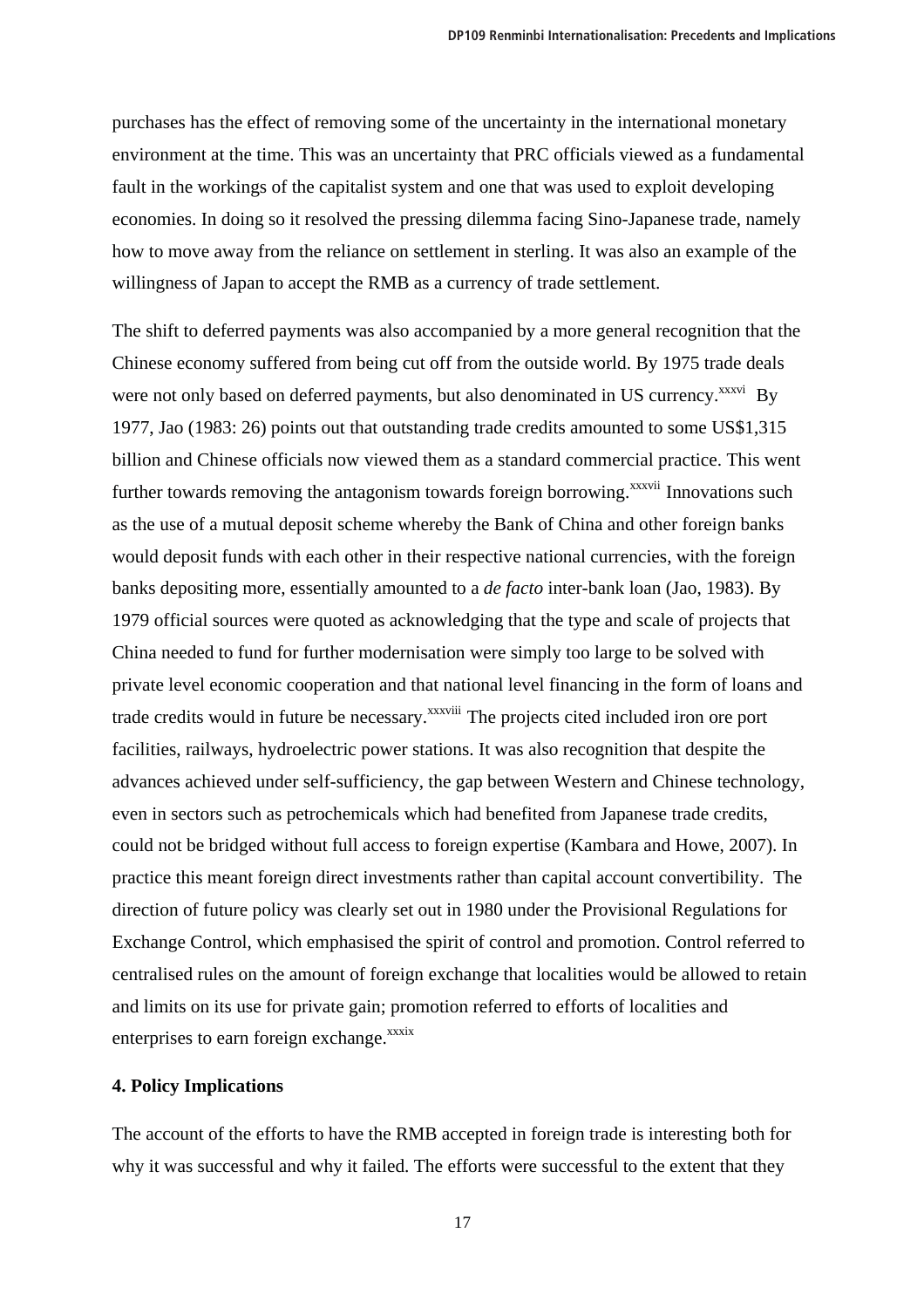allowed China stability and predictability in its international trade relations, particularly with Japan. Efforts to raise deposits in Hong Kong and rebuild relationships with the local business community following the Cultural Revolution were also successful. PRC banks were able to market a stable currency that had very limited downside. Ideologically the policy was acceptable as the RMB was non-deliverable and there was little chance of outflow. However its shortcoming was that the scale of finance required for China's modernisation was simply too large. Private level cooperation with limited currency risk was simply too small for the ports, railways and power stations that the transition from a pre-industrial society required. It also failed because the desire to retain control over the national currency and ultimately a fear of foreign exploitation remained intact. The switch to FDI in the 1980s and the adoption of a control and promotion strategy meant that the PRC was able to find an alternative way to finance its modernisation, but it left unresolved the issue of greater RMB internationalisation. The implications of this shortcoming are that the capital account mobility has remained tightly controlled and largely restricted to FDI inflows with a minimal role for foreign financial institutions.

One of the significant successes of the pre-reform period was the ability of China's stateowned banks in Hong Kong to manage the link between monetary policy and national competiveness. In the late 1960s PRC officials demonstrated an astute awareness of what effect a revaluation of the RMB would have on Hong Kong's economy. This awareness was ultimately built on a banking system that sought to maximise foreign exchange returns but mitigate any risks that operating in capitalist markets entailed. It is interesting that even today; the question remains one of critical economic importance. For example, in the aftermath of the Global Financial Crisis, Chinese officials virtually ignored attempts to pin the blame for the crisis on them. Instead their major concern was a return to protectionism in their major export markets (Tobin, 2011). Secure market access has been a long term priority in achieving socialist modernisation. So too has balancing the need for foreign exchange earnings with that of mitigating the effects of undue swings in capital flows. But the downside of this is that just as the issue of self-sufficiency and a die-hard opposition to allowing foreign investment in oil and gas resources that required any kind of foreign ownership or access to land long remained a stumbling block to progress in those sectors (Kambara and Howe, 1997); so too does the issue of allowing the free export of RMB.

There is also a remarkable similarity between the international economic environment faced by the PRC in the early 1970s and its effect on foreign exchange earnings, but a notable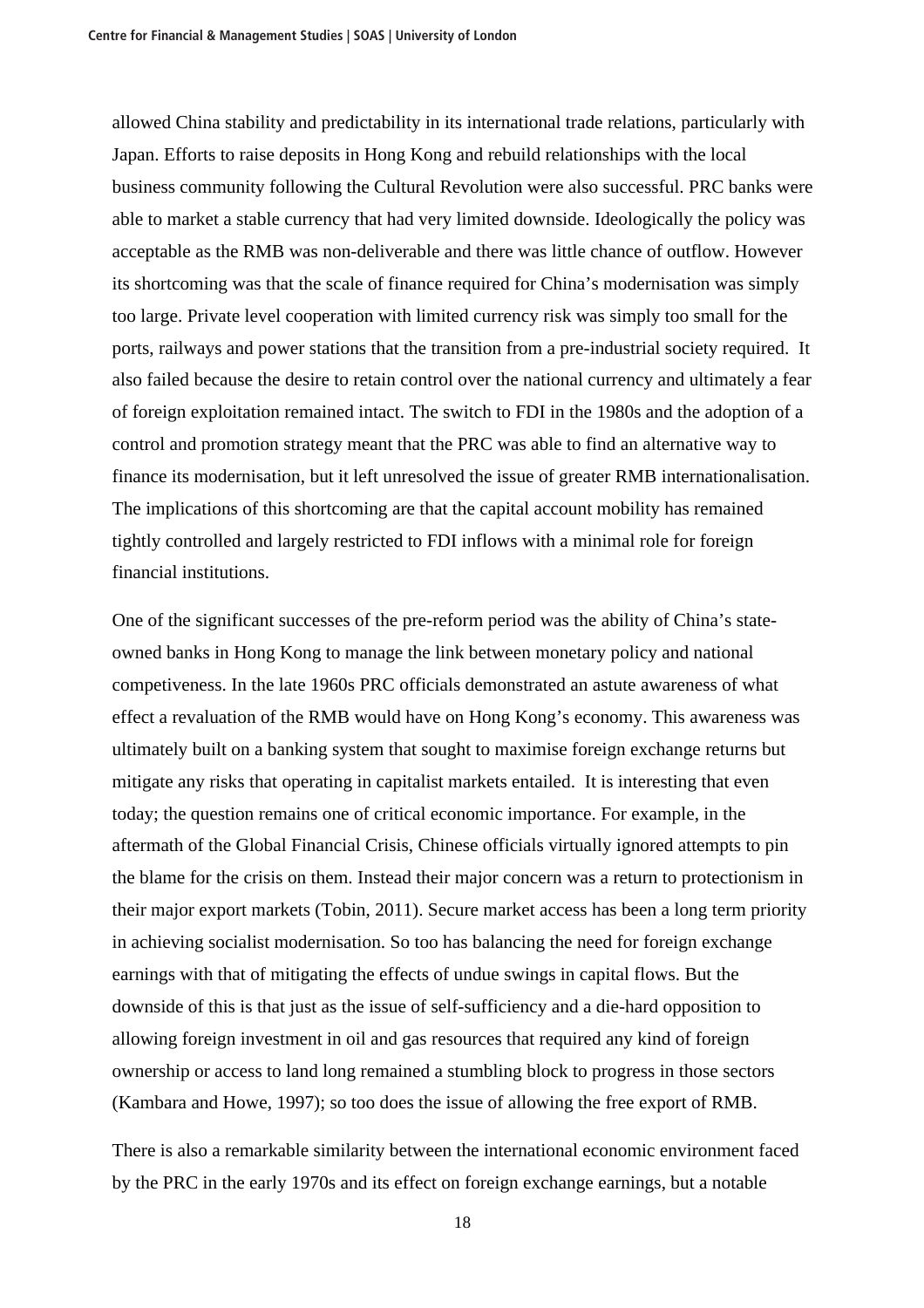difference in the competitive challenge faced. The international economic crisis in the 1970s undoubtedly dampened demand for the PRCs exports, though Reardon (2002: 174) points out that the State Planning Commissions own assessment placed the blame on the economic disruption caused by the 1974 Anti Lin/Anti Confucius campaign. These included the shortage in export commodities and higher vessel rental fees caused by port disruptions. However despite these setbacks, the economy emerged from the Cultural Revolution in surprisingly good condition. Wages were 7.2 percent lower in 1976 than they had been in 1965. Retail prices had fallen by 1.7 percent, and the gross value of industrial output rose by an annual 15.7 per cent in real terms. The gross value of agricultural production increased by 4.6 percent in real terms, while foreign trade expanded by 19.7 percent a year in US dollar terms. $x<sup>1</sup>$  However unlike the 1970s, the onset of the 2007-2009 Global Financial Crisis has witnessed a slowing in the growth of China's current account surplus, while domestic policy measures have simultaneously sought to manage FDI inflows and encourage greater outward FDI (Table 2). In the run up to the crisis, China's economy also appeared to be suffering from rising costs and slowing productivity. From 2004-2008, average manufacturing wages grew by 14.1 per cent while labour productivity grew by 10.7 per cent.<sup>xli</sup> Taken together, these developments indicate that although the global contexts for internationalisation were somewhat similar, the domestic policy challenges driving internationalisation are very different.

From this perspective, the off-shore deposit market in Hong Kong appears to offer the type of unconventional arrangement that can act as a buffer for the domestic banking system while at the same time facilitating a greater RMB internationalisation. However like its counterpart in the 1970s, it does not necessarily offer a new way forward. In the 1970s the solutions involved trade credits, non-deliverable deposit accounts, mutual deposit schemes, international loans and ultimately FDI inflows. However they stopped short of allowing free movement of capital. Any further liberalisation will imply that capital can as easily move outwards as inwards. It is this point that clearly differentiates the current challenge from that faced in the 1970s. In its relatively short period as a significant creditor nation, China has accumulated a net international asset position that is converging with Japan and a net long foreign currency position of almost 60% GDP (Cheung et al, 2010: 2). The latter has arisen mainly as a result of the non use of RMB by non-residents. This issue has been less of a problem for Japan as its currency is also used by non-residents. For China this risk has been amplified by a cycle of monetary tightening, expectations that greater inflows of US\$ and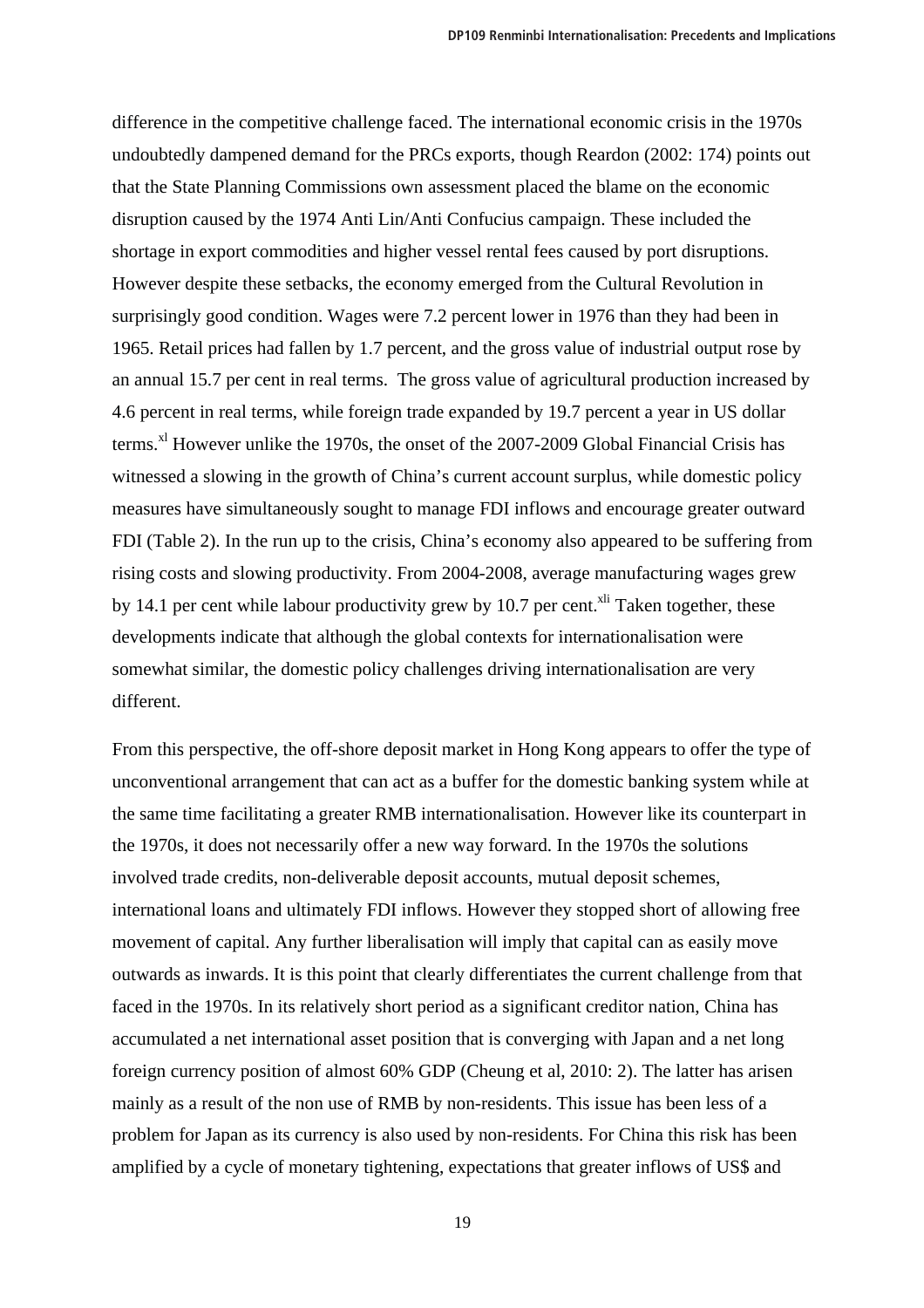interest rate rises will lead to a RMB appreciation and a subsequent greater incentive for foreign enterprises to hold RMB. These risks were illustrated in 2011, when China reported an unprecedented net outflow of US\$3.1 billion.<sup>xlii</sup>

A final but vital consideration is that of banking reform. Both theory and the evidence presented in this paper suggest that a fully functioning banking system is the unavoidable component of greater capital account convertibility. It is inextricably linked to the target of turning Shanghai into a global RMB settlement centre. Greater capital account convertibility is itself a precondition for the greater participation of foreign banks. In this regard, it is somewhat remarkable that both official and independent scholarly accounts give relatively scant attention to the role of banks in China's economic take-off (Goodstadt, 2012). Scholars have pointed out how in the period 1979-1983 the Bank of China actively began to engage in international borrowing to finance PRC infrastructure projects (Kueh and Howe, 1984: 823); but by and large the focus of authoritative accounts has been how economic reform went hand in hand with a decentralization of control over international trade and its proceeds from central to local government (Solinger, 1993). By the end of the 1990s however it was clear that banks were one of the least reformed sectors of the economy. In the past stable financial institutions played a crucial role not just in mobilising finance, but also in mitigating the structural risks that developing economies typically face in international trade. While it remains possible for the PRC to maintain control over the money market in Hong Kong through quotas and interest rates, it is unclear how this control would translate were China to experience a significant outflow of funds.

(Table 2 here)

#### **5. Conclusion**

The analysis presented in this paper illustrates the long term value placed on the Hong Kong market by the PRC. Access to Hong Kong's developed financial institutions has allowed the PRC to maximise receipts from foreign trade as well as minimise the risks of undue swings in capital flows. This access has allowed the PRC mitigate some of the longstanding structural constraints that typically face developing economies. The role of the PRC's banks in helping to mitigate this constraint is particularly interesting given the well-known problems that the sector now faces. The analysis also presents some policy implications for contemporary approaches to RMB internationalisation. The concern over finding an acceptable method of RMB liberalisation remains paramount, as does the dilemma of how to achieve greater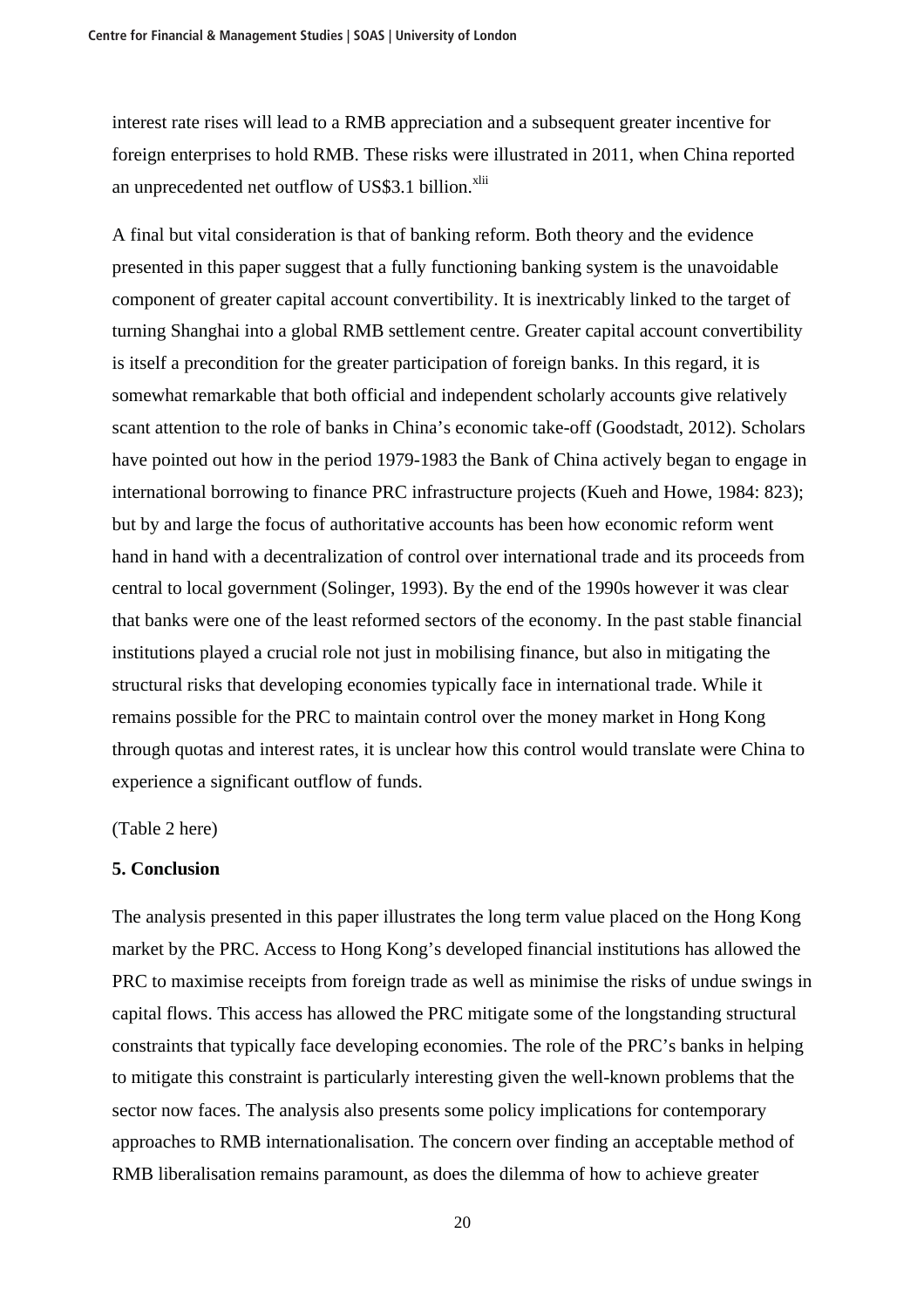internationalisation without damaging export competitiveness. The analysis in this paper has shown how in the past the banking system, particularly the international side, adopted a strong interest in ensuring the competitiveness of Chinese exports. Its role appeared crucial in managing the exchange rate mechanism in China's national interest. The growth of RMB deposits in Hong Kong indicates that China continues to see a strong role its state banks in the greater international use of the RMB, but it is unclear how in the absence of domestic financial reform this can translate into improved economic performance. This analysis suggests that the important difference between the pre- and post-reform regime is that under the former the CCP used moral authority and affinity to communist values to mitigate moral hazard and risk of outflow within the foreign exchange system; under the latter it must rely on market disciplines. As such the ability to control such outflows cannot be assumed in the absence of fully developed financial institutions. In the absence of the latter, it is likely that Hong Kong will continue to act as a buffer between the domestic and international banking systems.

### **Notes**

<u> 1989 - Johann Stein, fransk politik (d. 1989)</u>

<sup>&</sup>lt;sup>i</sup> Reported Xinhua (New China News Agency, NCNA hereafter) 21<sup>st</sup> September 2012

 $\mu$ <sup>ii</sup> See for example 'Meeting with Deng' Kyodo 20<sup>th</sup> January 1975 in which Japanese media reported on trade negotiations between Japan and China where China's then vice premier Deng was forced to deny that China's foreign exchange reserves had dropped dramatically. He went on the make an oblique warning that future Sino-Japanese trade deals may fall through if Japan believed that China did not have the capacity to pay.

<sup>&</sup>lt;sup>iii</sup> The efforts also included a normalisation of the foreign trade sectors by increasing certain exports and reducing imports. See Reardon 2002: 174-175.

 $\frac{1}{2}$ <sup>iv</sup> During the period 1971-79 the PRC re-valued the RMB steadily upwards from 2.46/US\$ to 1.49/US\$ (Lardy, 1992:66)

 $v$  'PRC remains free of inflation, currency stable' NCNA 21<sup>st</sup> September 1974

<sup>&</sup>lt;sup>vi</sup> See for example "Soviet's 'Materialisation of Détente' viewed" NCNA 1<sup>st</sup> March 1976

<sup>&</sup>lt;sup>vii</sup> For an outline of the risks associated with a combination of revaluation pressures, credit tightening and the holding of RMB offshore see 'Renminbi Internationalisation a one-way street' (Hong Kong) Economic Journal Insight  $18<sup>th</sup>$  February 2011.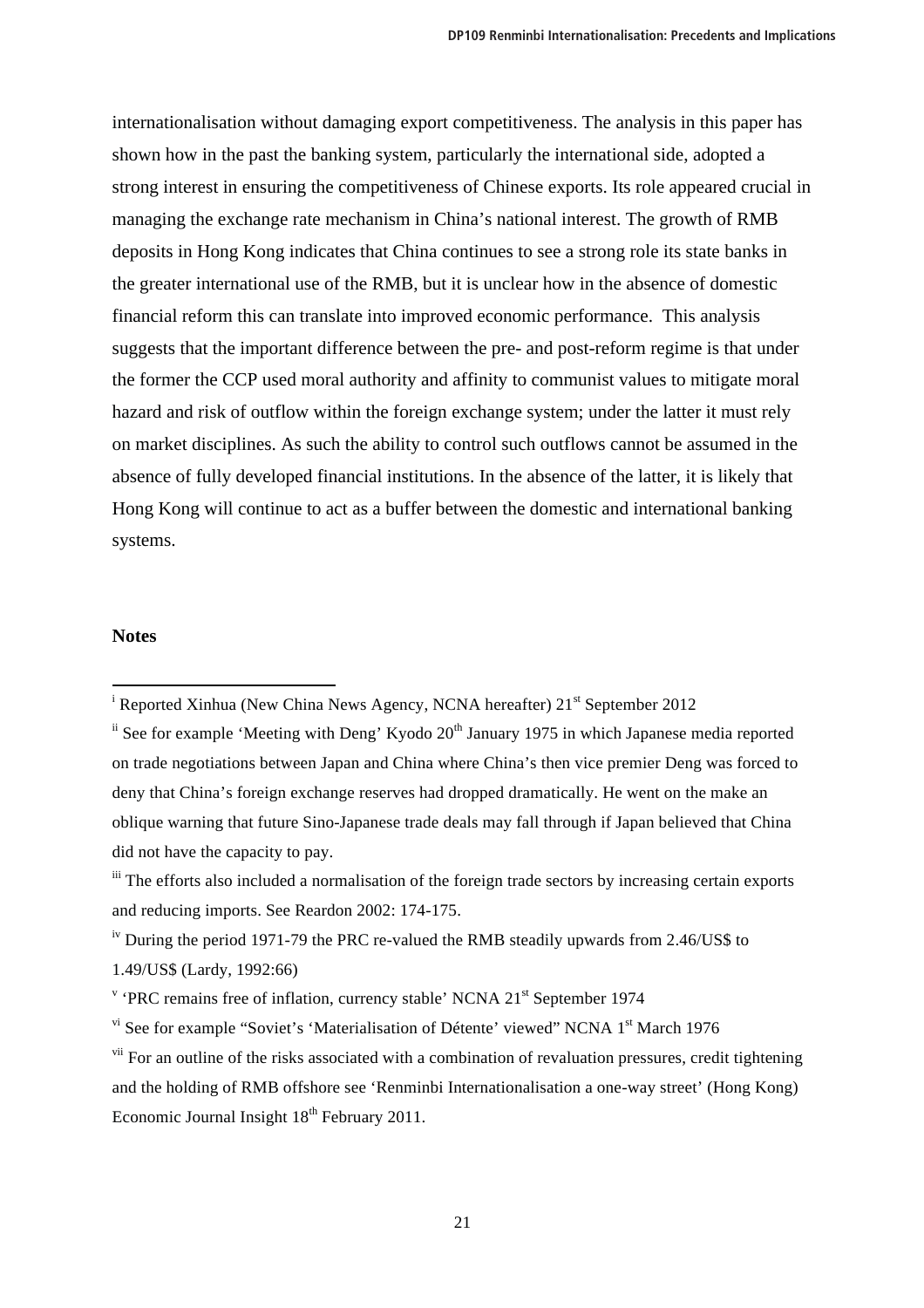<sup>viii</sup> Large international banks have in the past used complex and elaborate schemes to allow clients in such countries facing US sanctions as Iran, Libya, Sudan, Myanmar and Cuba to trade in US dollars. See 'Tallying Up U.S. Regulators' Money-Laundering Fines' New York Times 15<sup>th</sup> August 2012.

<u> 1989 - Johann Stoff, fransk politik (d. 1989)</u>

<sup>ix</sup> Such exchange transactions were only illegal because the Hong Kong government had not granted a licence or simply forgot. It had proposed legalising the trade in 1958 but London objected on account of US concerns.

<sup>x</sup> The authors also point out that to be effective such controls should where possible internalize the systemic dangers that could result from a widespread adoption of such controls.

 $x$ <sup>xi</sup> See for example China Monetary Policy Report Quarter 1, 2011 (PBC,  $3^{rd}$  May 2011)

 $x^{1/2}$  See the comments of Hans Genberg SCMP  $18^{th}$  November 2010

<sup>xiii</sup> Although there has been much positive comment about London's potential role as an off-shore settlement centre, London's potential is limited by the lack of the a combination of a currency sway agreement and a RMB clearing bank See 'London becoming international RMB trade hub still a long way off' *China Securities Journal* 21<sup>st</sup> February 2012.

 $x$ iv NCNA 29<sup>th</sup> September 2012

 $X<sup>xv</sup>$  NCNA: Many US, W European Banks in Financial Straits  $24<sup>th</sup>$  October 1974

xvi Chou Chen-Hsing, Bank of China (1978: 97)

 $xvii$  Hong Kong Hansard  $26<sup>th</sup>$  April 1967

xviii These concerns are outlined in circulars from the Secretary of State for the Colonies during the early 1950s: CR19-2321-52 Import Licensing Policy for Dollar Imports (Hong Kong Records Service (HKRS hereafter) 163-9-98)

<sup>xix</sup> Remarks by Hong Kong's Governor in 1948. Recorded in a Savingram to Secretary of State for the Colonies from Governor of Hong Kong in files on Cotton Textiles 29-12-1948 (HKRS 41-1- 3378)

 $\frac{\text{xx}}{\text{5}}$  Files on Cotton Textiles 29-12-1948 (HKRS 41-1-3378)

 $\frac{xxi}{x}$  Cotton varn from China tended to be more expensive as shipping was shared with China on a 50:50 basis thereby lessening the foreign exchange benefit to China; and also because of the tendency for Japanese yarn to be of a higher quality and yarn bales overweight as opposed to Chinese bales, which tended to be underweight. Savingram to Secretary of State for the Colonies from Governor of Hong Kong in files on Cotton Textiles 29-12-1948 (HKRS 41-1-3378)

 $xxiii$  "As Peking Saw It" Far Eastern Economic Review,  $11<sup>th</sup>$  April 1968

 $x$ <sup>xxiii</sup> Far Eastern Economic Review 11<sup>th</sup> April 1968

xxiv Far Eastern Economic Review Vol. 76, No. 14, 1 Apr 1972

<sup>xxv</sup> An account of Mr Zheng's background and affinity to the CCP can be found in the memoirs of the economist Qian Jiaju. Hong Kong *Mingpao Yuekan* (Ming Pao Monthly) No 227 January 1989 (pages 29-35).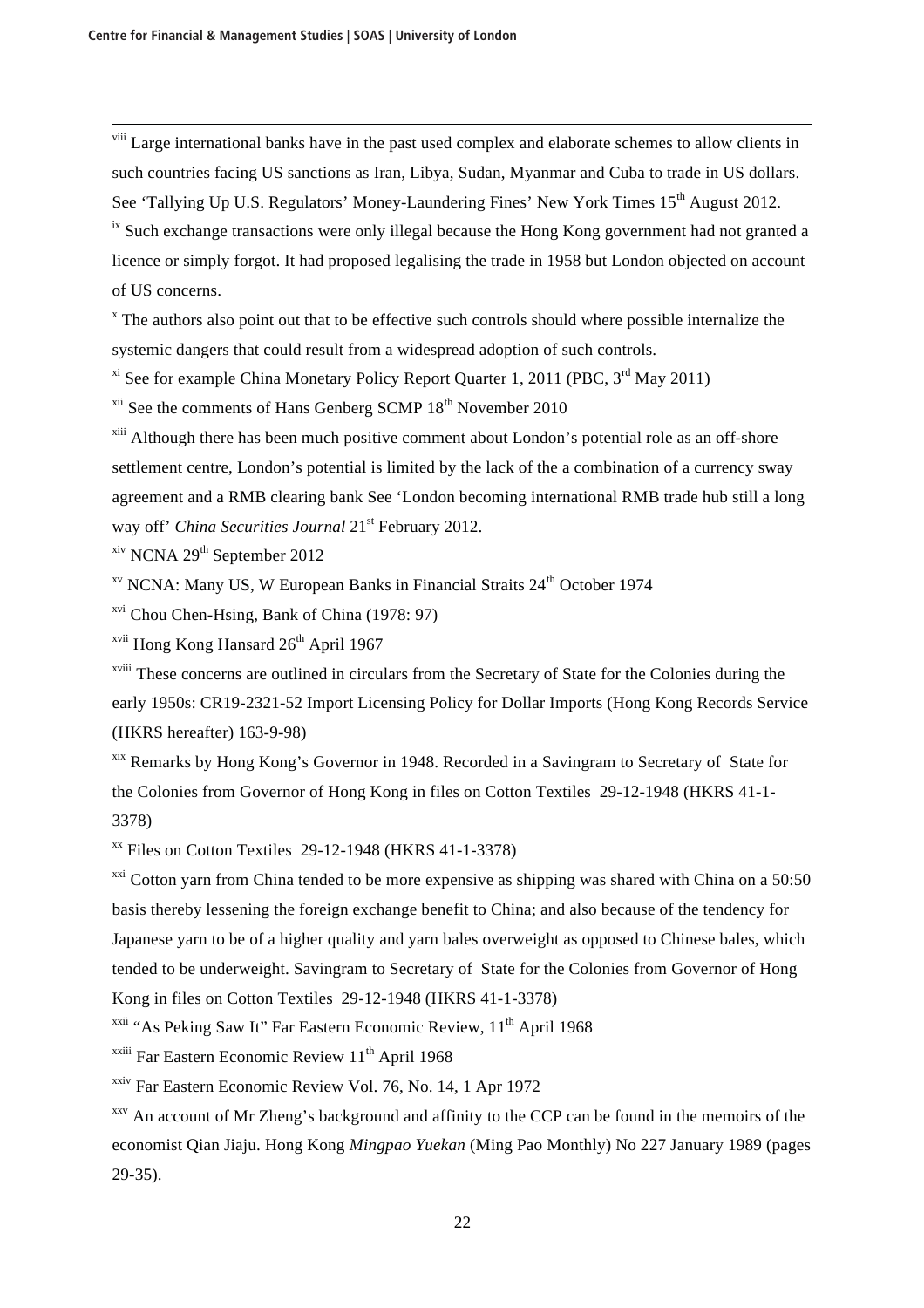<sup>xxvi</sup> A confidential letter from Mr. Zheng to the Hong Kong Government on  $12<sup>th</sup>$  July 1948 outlined concerns regarding political developments in Mainland China and their implications for the Bank of China in Hong Kong. See HKRS163-1-756 Correspondence regarding the modification and design of the BOC building

<u> 1989 - Johann Stoff, fransk politik (d. 1989)</u>

xxvii 'Bank of China manager dies' *South China Morning Post (SCMP)* 18 September 1974  $x$ <sup>xxviii</sup> 'PRC remains free of inflation, currency stable' NCNA (Peking)  $21<sup>st</sup>$  September 1974  $\frac{xxix}{x}$  See file HKRS 411-2-45(2)

 $xxx$  see file: HKRS 70-6-91 Banks and Banking

 $\frac{x}{x}$  Chia Shu-Fan PRC Foreign Trade Official denies Deficit financing La Stampa (Italy) 18<sup>th</sup> May 1975

xxxii Far Eastern Economic Review Vol. 76, No. 14, 1 Apr 1972

 $x$ <sup>xxxiii</sup> See Deng Xiaoping 'Some Comments on Industrial Development',  $18<sup>th</sup>$  August 1975

<sup>xxxiv</sup> Deng highlighted the case of the coal industry where he suggested the import of advanced mining technology under long term contract to be repaid using coal exports.

 $xxxv$  Polyester Fibre Plant, Kyodo (Tokyo)  $8<sup>th</sup>$  February 1974

xxxvi The China National Chemicals Import and Export Corporation signed a deal to purchase some

500,000 tons of urea and 220,000 tons of ammonium sulphate for US\$100 million based on 60

deferred payments in August 1975. 'Japan, PRC reach accord on Fertilizers' Kyodo 21<sup>st</sup> August 1975

xxxvii Li Hsien-nien (Chinese Vice-Premier) reported in *London Financial Times*, 30 June 1978.

 $xxxviii$  Possible Loan Request, Kyodo (Tokyo)  $2<sup>nd</sup>$  September 1979

xxxix 'Strengthen Foreign Exchange Control to Promote the Four Modernisations' *Renmin Ribao*, Editorial, 30<sup>th</sup> December 1980.

xl The statistics that follow are taken from the State Statistical Bureau, Statistical Yearbook of China 1983, pp. 17, 420, 455, 490.

xli See China Monetary Policy Report (2010: page 44).

 $x$ lii NCNA 23 $^{rd}$  February 2012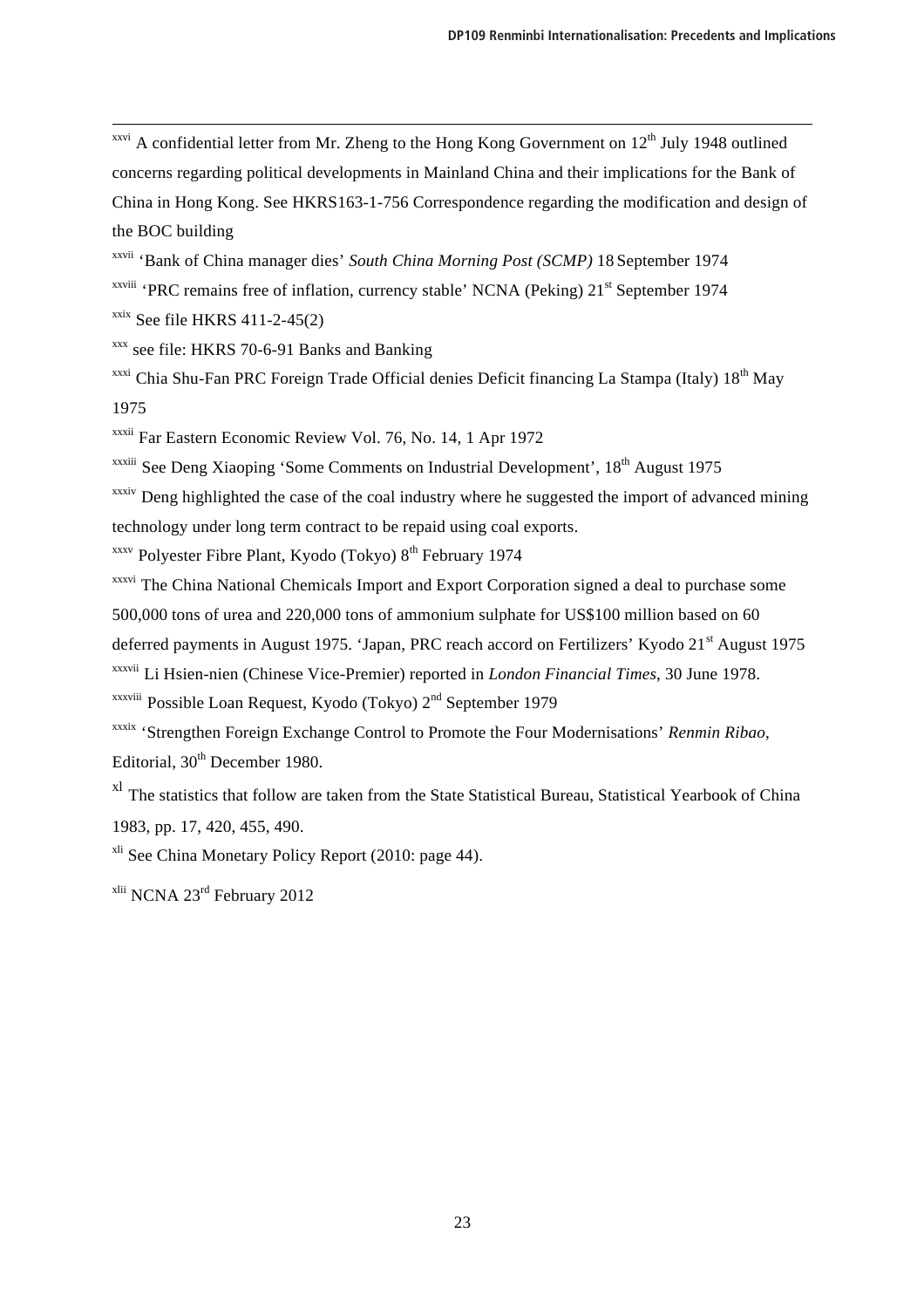### **Bibliography**

- Baumol, W.J. 1990. Entrepreneurship: productive, unproductive and destructive, *Journal of Political Economy,* 98, 893-921.
- Berglof, E. & G. Roland, 1998. "Soft Budget Constraints and Banking in Transition Economies", *Journal of Comparative Economics*, 26 (1): 18-40.
- Bloomfield, A.I. 1957. 'Some problems of central banking in underdeveloped countries,' *Journal of Finance,* 12 (2): 190-204.
- Catron, G. 1972. "Hong Kong and Chinese Foreign Policy", 1955-69, *The China Quarterly*, No. 51 (July-September): 405-424
- Chen, H. & W. Peng. 2007. 'The Potential of the Renminbi as an International Currency' China Economic Issues (Hong Kong Monetary Authority) Vol. 7/07 (November)
- Cheung, Y.W., G. Ma, & R.N. McCauley. 2010. 'Renminbising China's Foreign Assets' HKIMR Working Paper No.16/2010
- Chou, C.H. 1978. *Bank of China and the settlements of international payments in China's foreign trade and its management*. Hong Kong: Chung Hwa
- Clauson, G.L.M. 1944. 'The British Colonial Currency System' The Economic Journal, Vol. 54(213): 1-25.
- Cui, L, S. Chang, & J. Chang. 2009. 'Exchange Rate Pass-Through and Currency Invoicing in China's Exports,' China Economic Issues, No. 2/09.
- Diamond, J. 1974. 'The analysis of structural constrains in developing economise: A case study' Oxford Bulletin of Economics and Statistics, 36 (2): 95-108.
- Donnithorne, A. 1967. *China's Economic System*. London: Allen and Unwin
- Gerschenkron, A. 1962. *Economic Backwardness in Historical Perspective: A Book of Essays*, Cambridge: Harvard University Press.
- Goodstadt, L.F. 2006. 'Painful Transitions: The Impact of Economic Growth and Government Policies on Hong Kong's 'Chinese' Banks, 1945-70' Hong Kong Institute of Monetary Research Working Paper No. 16/2006
- Goodstadt, L.F. 2007. *Profits, Politics and Panics: Hong Kong's Banks and the Making of an Economic Miracle, 1935-1985*. Hong Kong: Hong Kong University Press.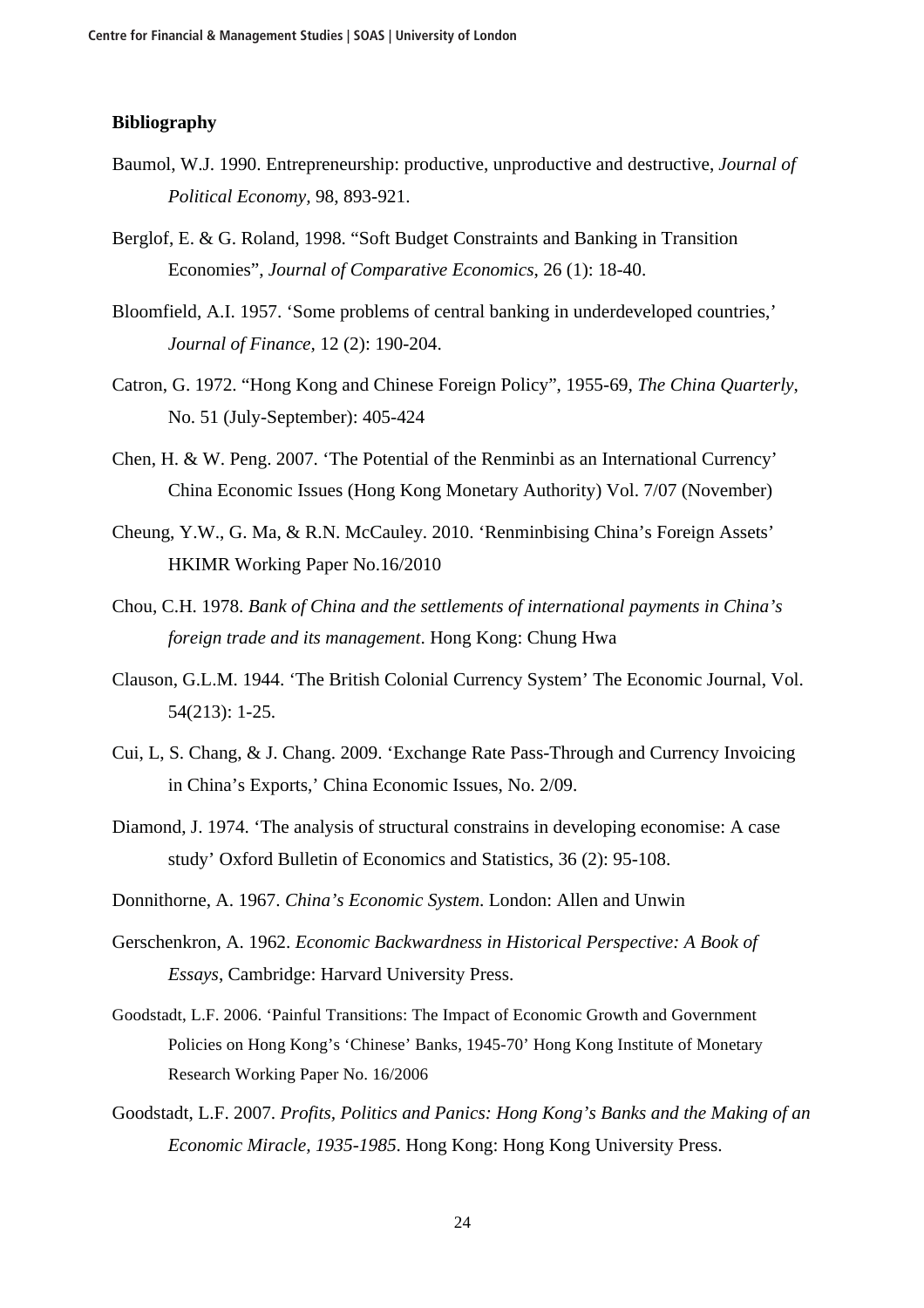- Goodstadt, L.F. 2012. 'China's Financial Reforms: Why Dysfunctional Banking Survives' Hong Kong Institute of Monetary Research Working Paper No. 02/2012
- Government of the Special Administrative Region of Hong Kong, Financial Secretary's Office, Economic Reports (Various years 2004-2012)
- Hope, N. & Hu, F. 2006. 'Reforming Chinese banking: how much can foreign entry help?' Center for International Development, Stanford University. Working Paper No. 276.
- Huang, Y. 2008. *Capitalism with Chinese Characteristics*, New York: Cambridge University Press.
- Huang, Y. and K. Tao. 2011. 'Causes of and Remedies for the People's Republic of China's External Imbalances: The Role of Factor Market Distortion' Asian Development Banking Institute Working Paper Series No. 279
- Huang, Y., X. Wang, Q. Gou, and D. Wang. 2011. Liberalisation of China's Capital Account Paper for NYU Conference on China's Capital Markets,  $31<sup>st</sup>$  May 2011.
- Jao, Y.C. 1983. 'Hong Kong's Role in Financing China's Modernisation' in *China and Hong Kong: The Economic Nexus*, Youngston, A.J. (Ed) Hong Kong: Oxford University Press, 14-67
- Kose, M, E. Prasad, K. Rogoff, and S. Wei, 2006. "Financial Globalisation: A Reappraisal" IMF Working Paper (WP/06/189).
- Olson, M., 1996. "Big Bills Left on the Sidewalk: Why Some Nations are Rich and Others Poor" *Journal of Economic Perspectives*, 10 (2): 3-24.
- Ostry, J.D, A. Ghosh, K. Habermeier, M. Chamon, M. Qureshi, & D. Reinhardt. 2010). 'Capital Inflows: The Role of Controls' *IMF Staff Position Note*, 19<sup>th</sup> February 2010 SPN/10/04
- Peoples Bank of China. 2011, Monetary Policy Report, Quarter 1.
- Kose, M, Prasad, E. K. Rogoff, & S. Wei, 2006. *Financial Globalisation: A Reappraisal*" IMF Working Paper (WP/06/189).
- Kueh, Y.Y. & C. Howe. 1984. 'China's International Trade' *The China Quarterly*, 100 (December): 813-848
- Kambara, T. & Howe, C. 2007. *China and the Global Energy Crisis.* Cheltenham: Edward Elgar.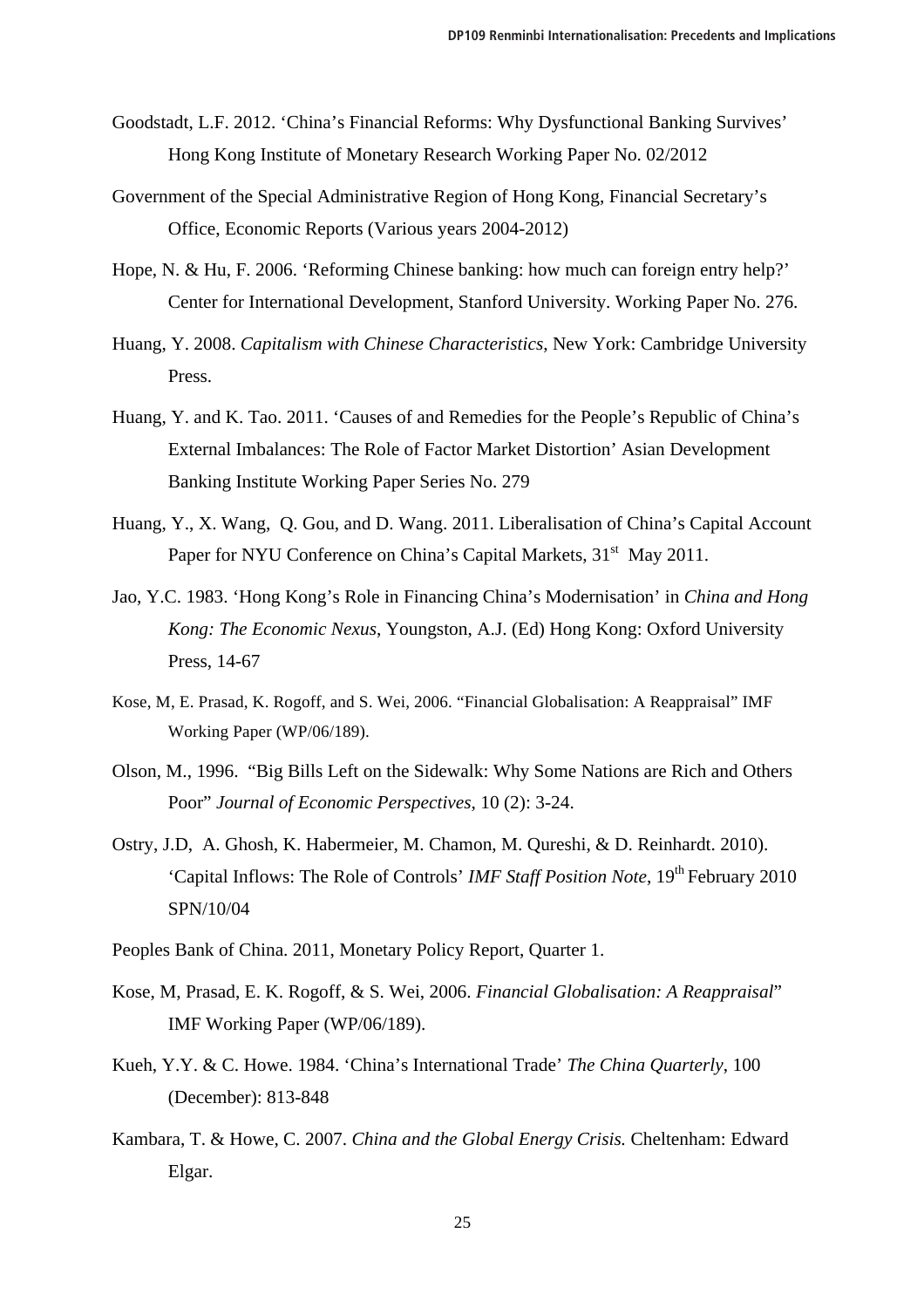- Kydland, F. & E. Prescott, 1977. 'Rules rather than Discretion' *Journal of Political Economy*, Vol. 85 (3): 473-491.
- Lardy, N.R. 1992. *Foreign Trade and Economic Reform in China* 1978-1990. Camrbidge
- McCauley, R.N. 2011. 'The internationalisation of the Renminbi,' paper presented at Hong Kong Institute for Monetary Research  $14<sup>th</sup>$  of January 2011.
- Prasad, E. K. Rogoff, S. Wei and M. Kose, 2003. Effects of Financial Globalisation on Developing Countries: Some Empirical Evidence" IMF
- Reardon, L.C. 2002. *The Reluctant Dragon: Crisis Cycles in Chinese Foreign Economic Policy*, Seattle: University of Washington Press
- Schenk, C. 2009. The Banking and Financial Impact of the 1967 riots in Hong Kong, in *May Days in Hong Kong Emergency and Riot in 1967*, Bickers, R. and R. Yep (eds), 105- 126. Hong Kong: Hong Kong University Press.
- Solinger, D.J. 1993. *China's Transition from Socialism: Statist Legacies and Market Reforms 1980-1990*, Armonk, New York: M.E.Sharpe.
- Sung, Y.W. 2005. *The Emergence of Greater China: The Integration of Mainland China, Taiwan and Hong Kong*, Palgrave Macmillan: Basingstoke
- Taylor, A. (2012) 'The Great Leveraging' *NBER Working Paper Series*, Working Paper: 18290
- Tobin, D. (2011) 'Austerity and Moral Compromise: Lessons from the Development of China's Banking System' *World Development*, 39 (5), pp 700-711.

Xinhua News Agency (NCNA)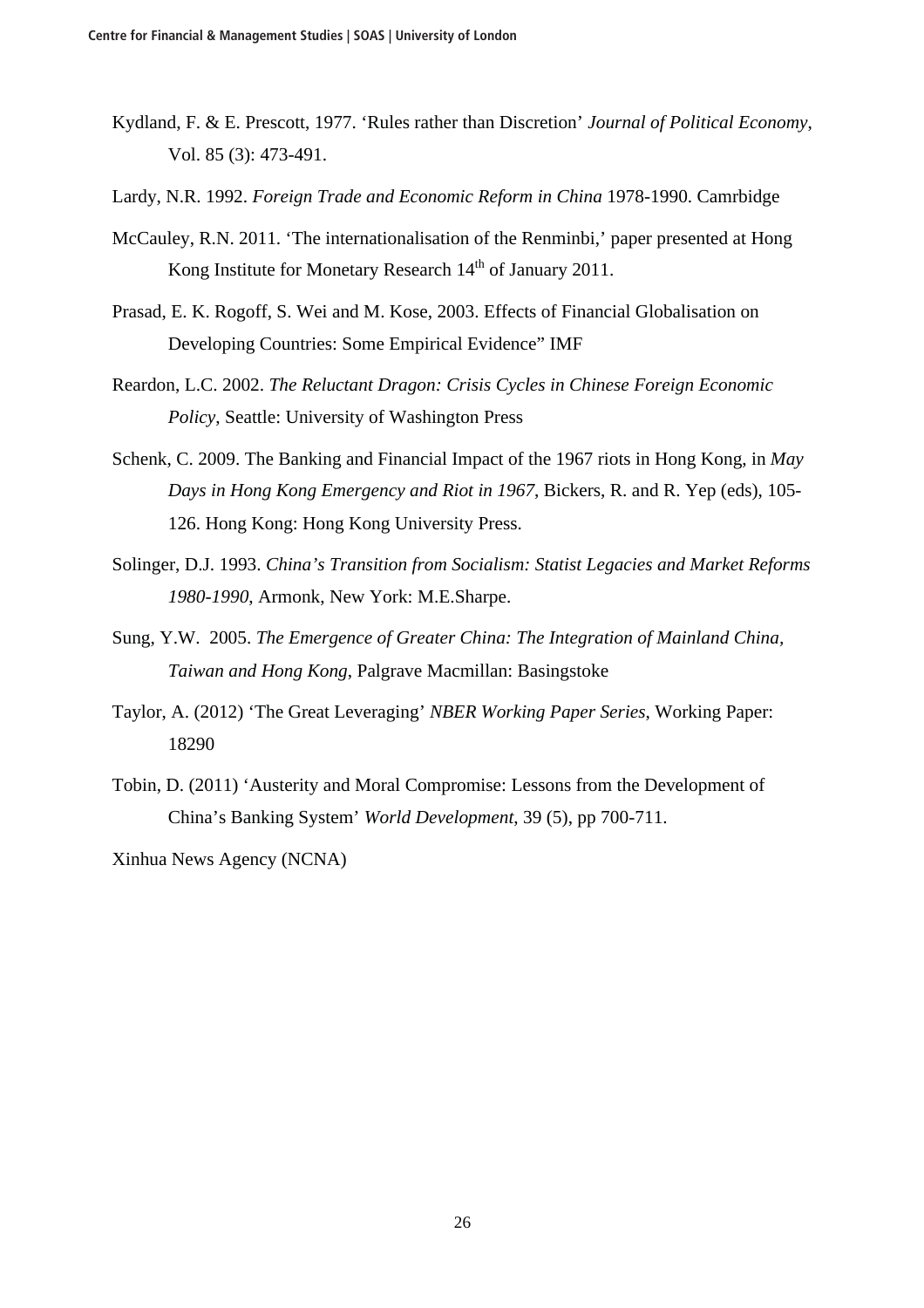# **Tables and Figures**

| Year | <b>Ouarter</b> | <b>Total</b><br><b>RMB</b><br><b>Deposits</b><br>(million) | <b>Institutions</b> | <b>Demand</b><br><b>Deposits</b> | <b>Time</b><br><b>Deposits</b> | <b>Trade</b><br><b>Settlement</b> | <b>Trade</b><br><b>Settlement</b><br>as $%$ RMB<br><b>Deposits</b> |
|------|----------------|------------------------------------------------------------|---------------------|----------------------------------|--------------------------------|-----------------------------------|--------------------------------------------------------------------|
| 2004 | $\overline{4}$ | 12,127                                                     | 38                  | 5,417                            | 6,710                          |                                   |                                                                    |
| 2005 | 4              | 22,585                                                     | 38                  | 10,619                           | 11,966                         |                                   |                                                                    |
| 2006 | $\overline{4}$ | 22,722                                                     | 38                  | 12,228                           | 11,175                         |                                   |                                                                    |
| 2007 | $\overline{4}$ | 33,400                                                     | 37                  | 22,539                           | 10,861                         |                                   |                                                                    |
| 2008 | 4              | 56,061                                                     | 39                  | 38,119                           | 17,942                         |                                   |                                                                    |
| 2009 | $\overline{4}$ | 62,718                                                     | 60                  | 40,662                           | 22,056                         | 1,757                             | 2.8                                                                |
| 2010 | $\overline{4}$ | 314,938                                                    | 111                 | 117,573                          | 197,365                        | 263,238                           | 83.6                                                               |
| 2011 | 4              | 588,529                                                    | 133                 | 176,398                          | 412,132                        | 585,488                           | 99.5                                                               |
| 2012 | 1              | 554,317                                                    | 135                 | 156,788                          | 397,528                        | 571,176                           | 103.0                                                              |
| 2012 | $\overline{2}$ | 557,710                                                    | 133                 | 136.616                          | 421,094                        | 641,907                           | 115.1                                                              |

# **Table 1: Development of the RMB Off-Shore Deposits**

Source: Financial Secretary's Office (Hong Kong), Economic Report (Chapter 4).

# **Table 2: Current and Capital Account Flows as a % of GDP (2005-2001)**

|         |         |         |         |         |         | 2011    |
|---------|---------|---------|---------|---------|---------|---------|
| 2005    | 2006    | 2007    | 2008    | 2009    | 2010    | Q3      |
| 7.13    | 9.21    | 10.64   | 9.43    | 5.95    | 5.15    | 2.82    |
|         |         |         |         |         |         |         |
| 2.79    | 0.37    | 2.10    | 0.42    | 2.90    | 3.81    | 4.99    |
| 3.51    | 2.88    | 3.96    | 3.27    | 1.57    | 3.12    | 3.11    |
| $-0.50$ | $-0.66$ | $-0.48$ | $-1.18$ | $-0.88$ | $-1.02$ | $-0.69$ |
| $-0.22$ | $-2.49$ | 0.53    | 0.94    | 0.78    | 0.40    | 0.37    |
| $-0.18$ | 0.49    | $-1.99$ | $-2.68$ | 1.36    | 1.22    | 2.12    |
| 0.14    | 0.03    | 0.92    | $-0.68$ | 0.33    | 0.04    | 0.65    |
| $-0.74$ | $-0.47$ | 0.47    | $-0.58$ | $-0.87$ | $-1.01$ | $-0.32$ |
|         |         |         |         |         |         |         |

Source: State Statistical Bureau (2005-2010) and State Administration for Foreign Exchange (2011, Q3)